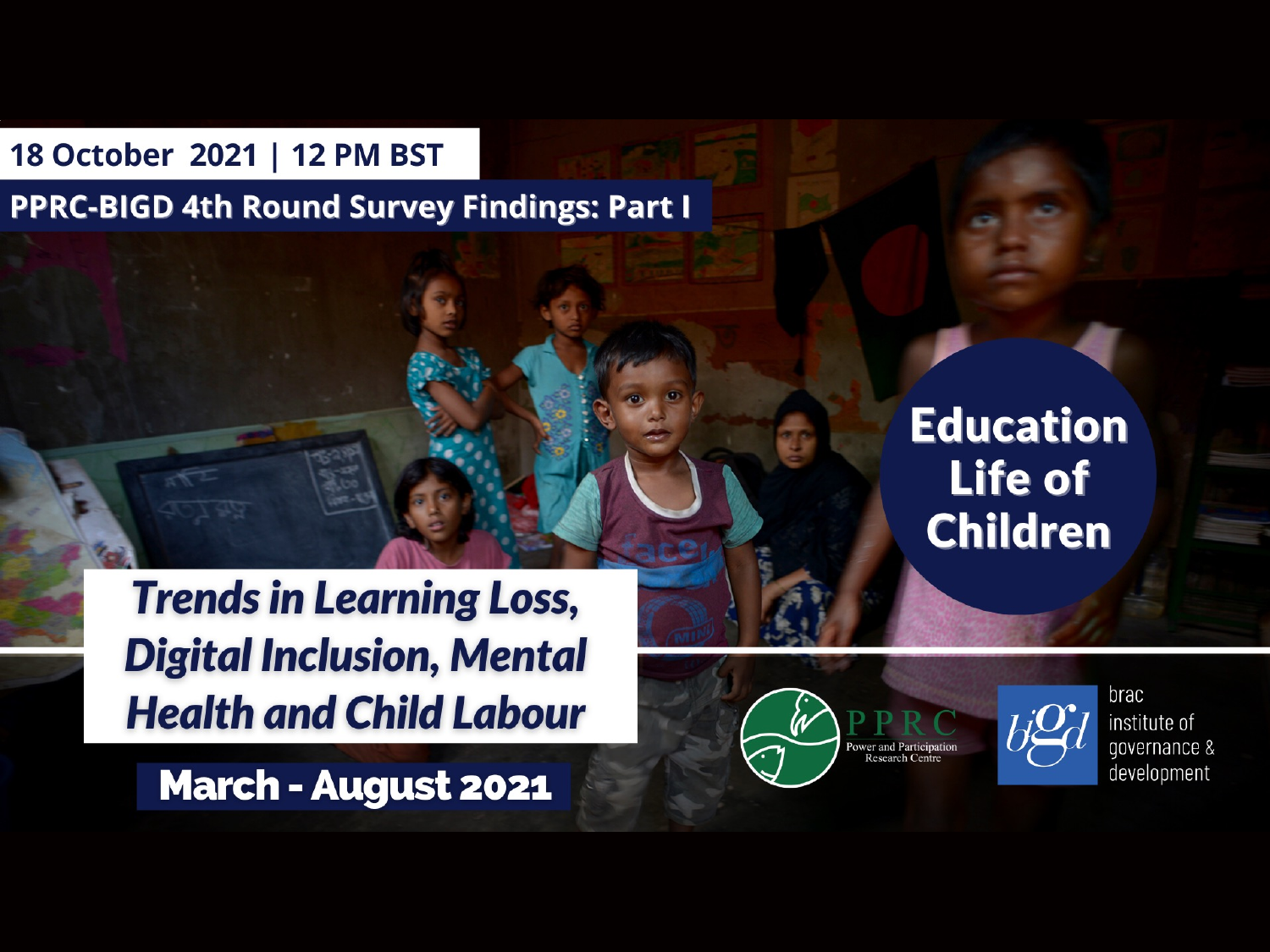### Team Members





**Md. Saiful Islam**, Research Associate **Dr Imran Matin**, Executive Director **Avinno Faruk**, Research Associate **Atiya Rahman**, Associate Research Fellow

**Hossain Zillur Rahman**, Executive Chairman **Mohammad Abdul Wazed**, Senior Fellow **Billal Hossain**, Sr. Field Research Specialist **Namira Shameem**, Research Executive **Kaneta Zillur**, Resource Person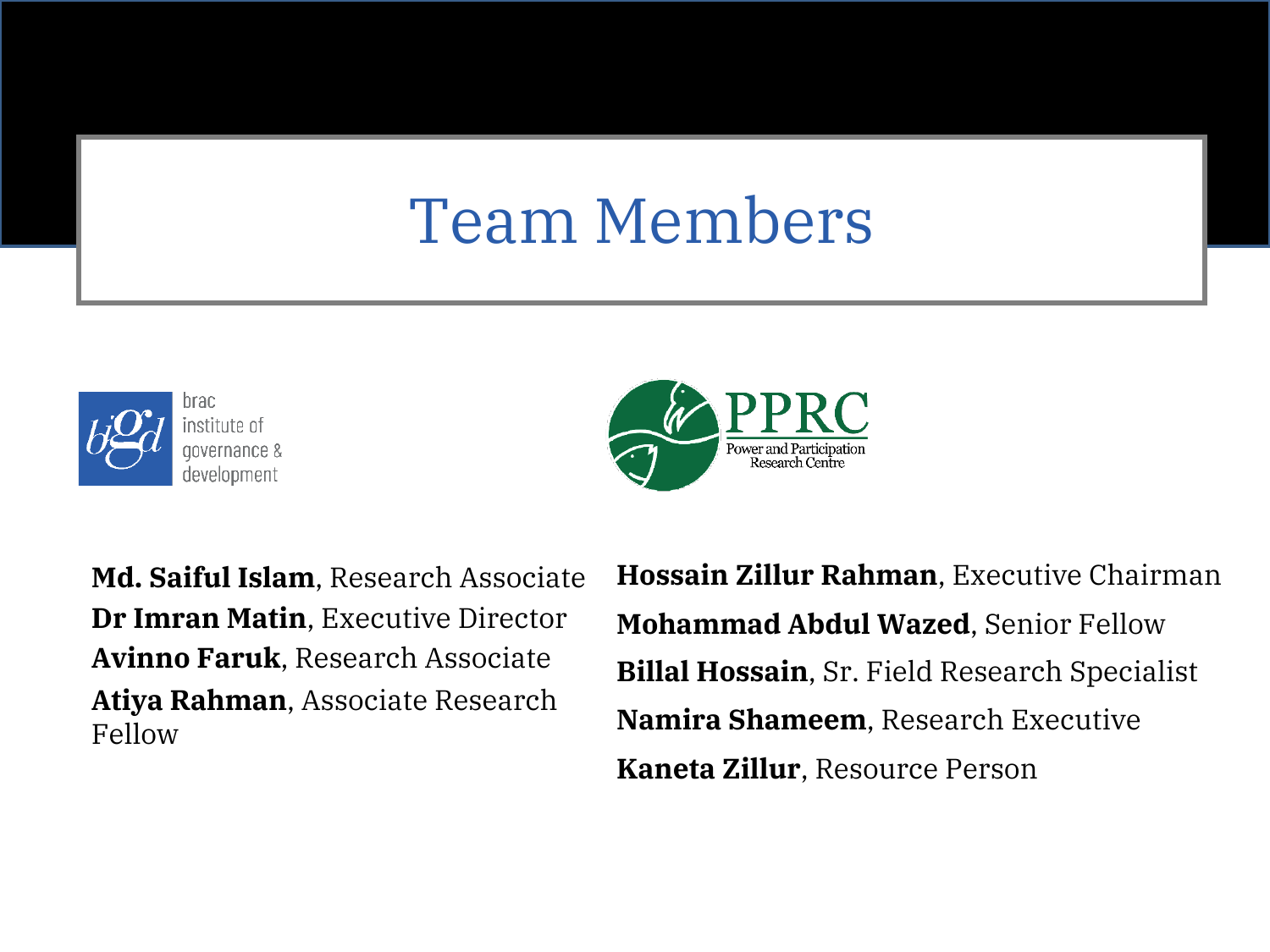### Presentation Structure

1. Survey Details

2. Attitude to School Re-opening

3. Learning Loss

4. Digital Inclusion

5. Mental Health

6. Child Labour

7. Policy Messages





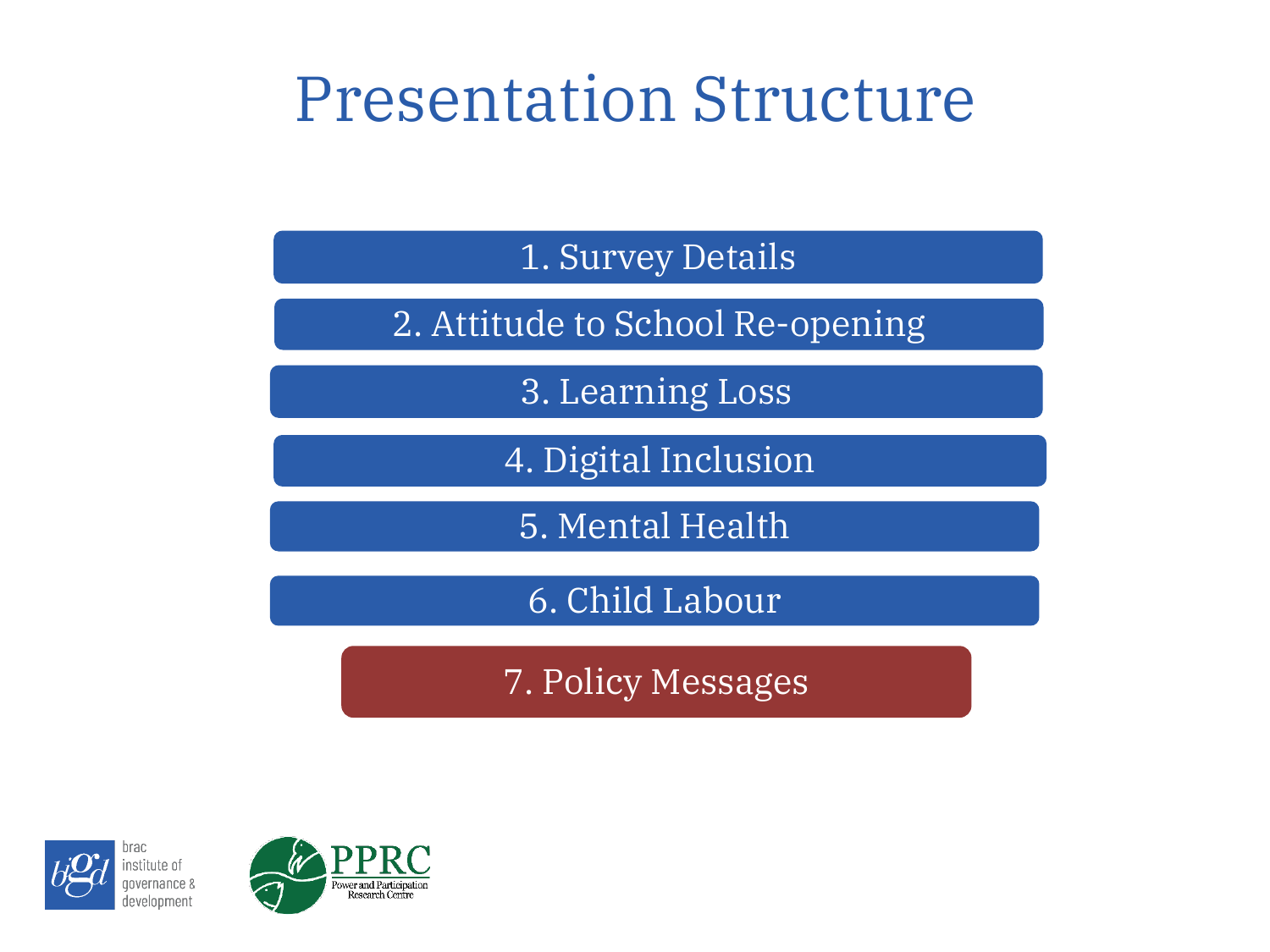# The Survey

- 4<sup>th</sup> Round Sample size: 4872 (80% of 3<sup>rd</sup> round panel)
- § Survey period: **21 Aug – 8 Sept 2021**

Urban Slum  $(54%)$  Rural  $(45%)$ 

CHT (1%)



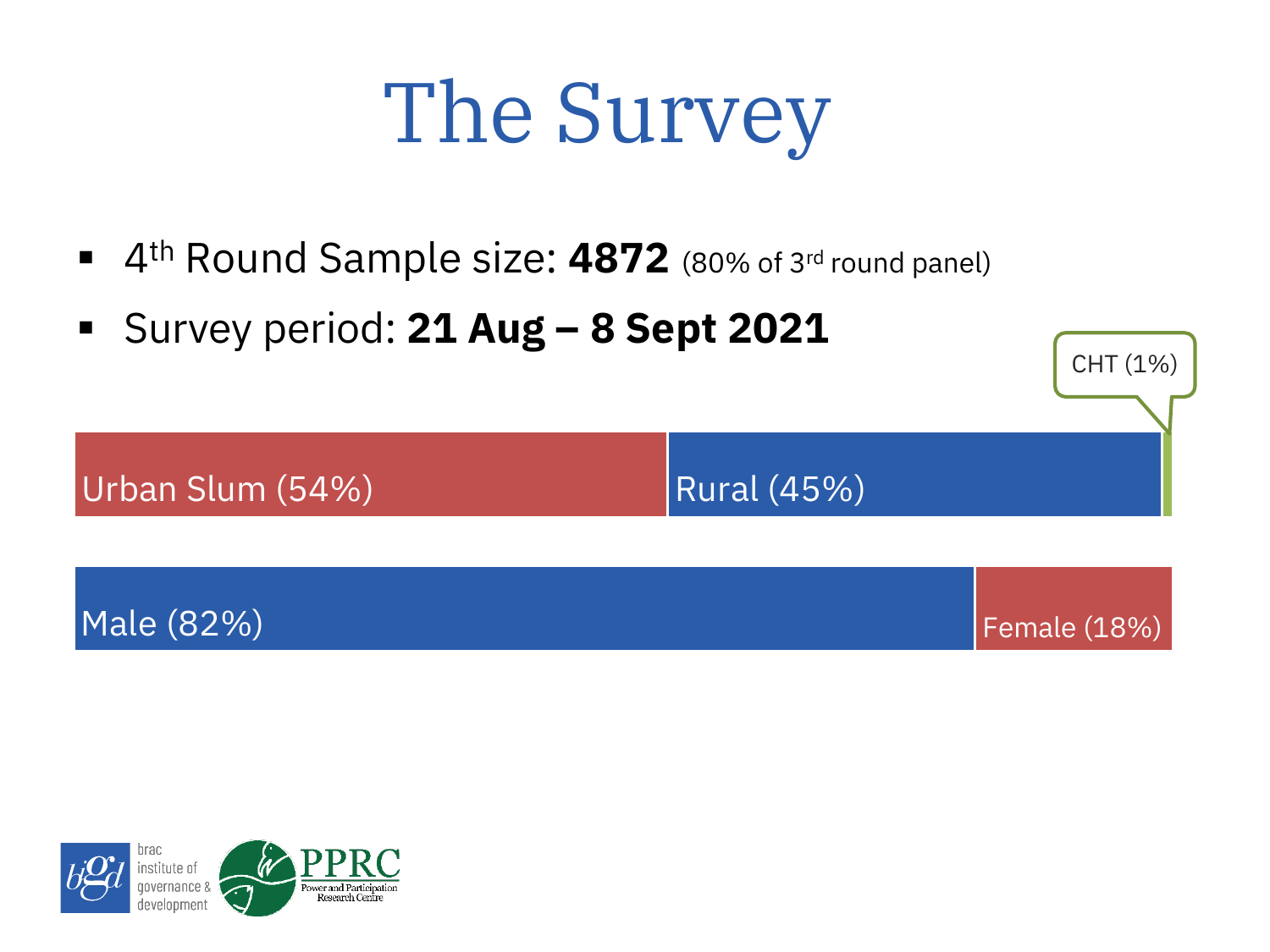## Sample Distribution of Students

| <b>Sample Distribution</b>           | % of HHs | <b>Number</b> |
|--------------------------------------|----------|---------------|
| Have primary school-going boys       | 31       | 1510          |
| Have primary school-going girls      | 31       | 1,493         |
| Have secondary school-going boys     | 23       | 1112          |
| Have secondary school-going girls    | 26       | 1,266         |
| Have at least one school-going child | 77       | 3,742         |

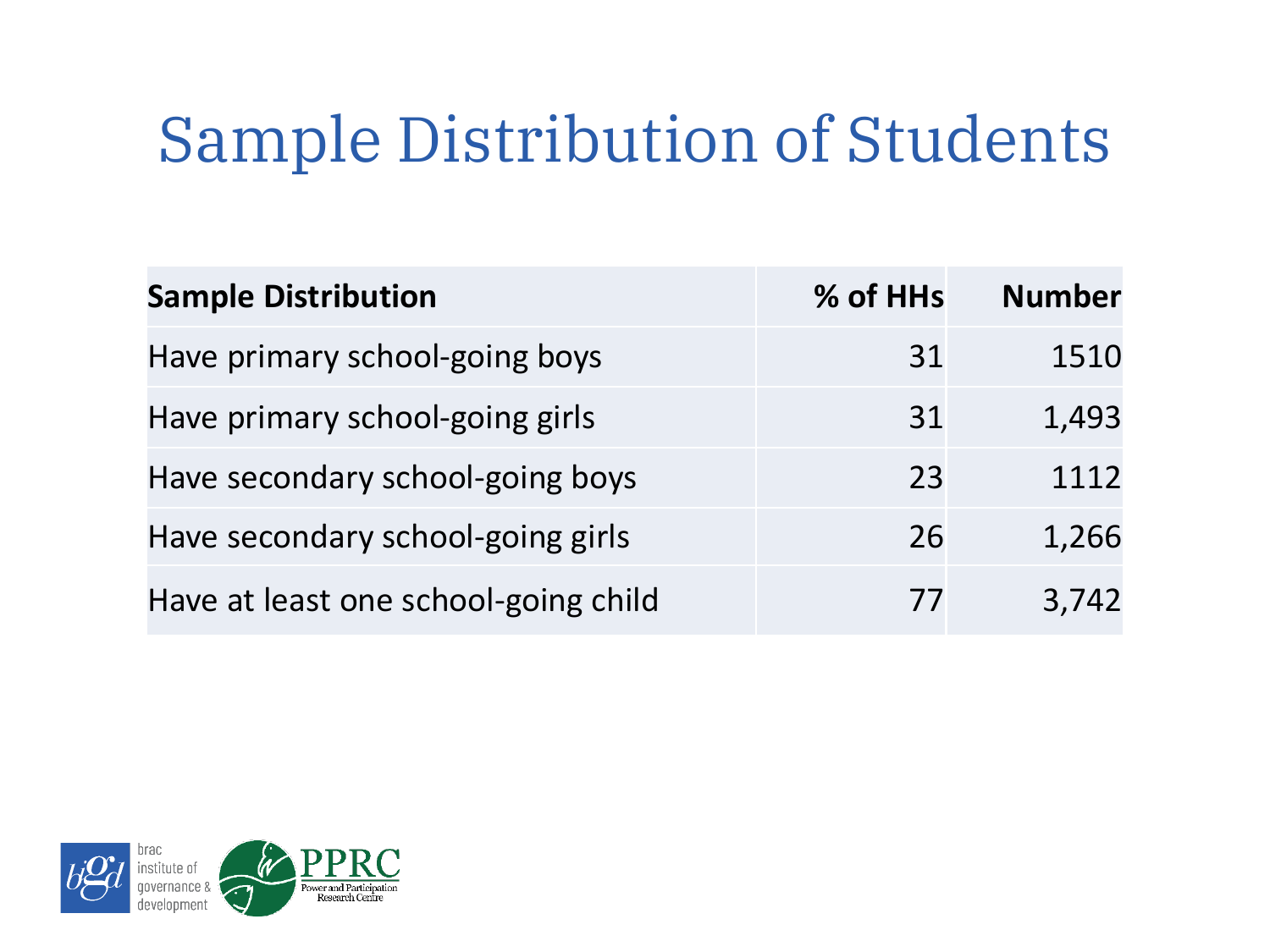## Attitude About School Reopening

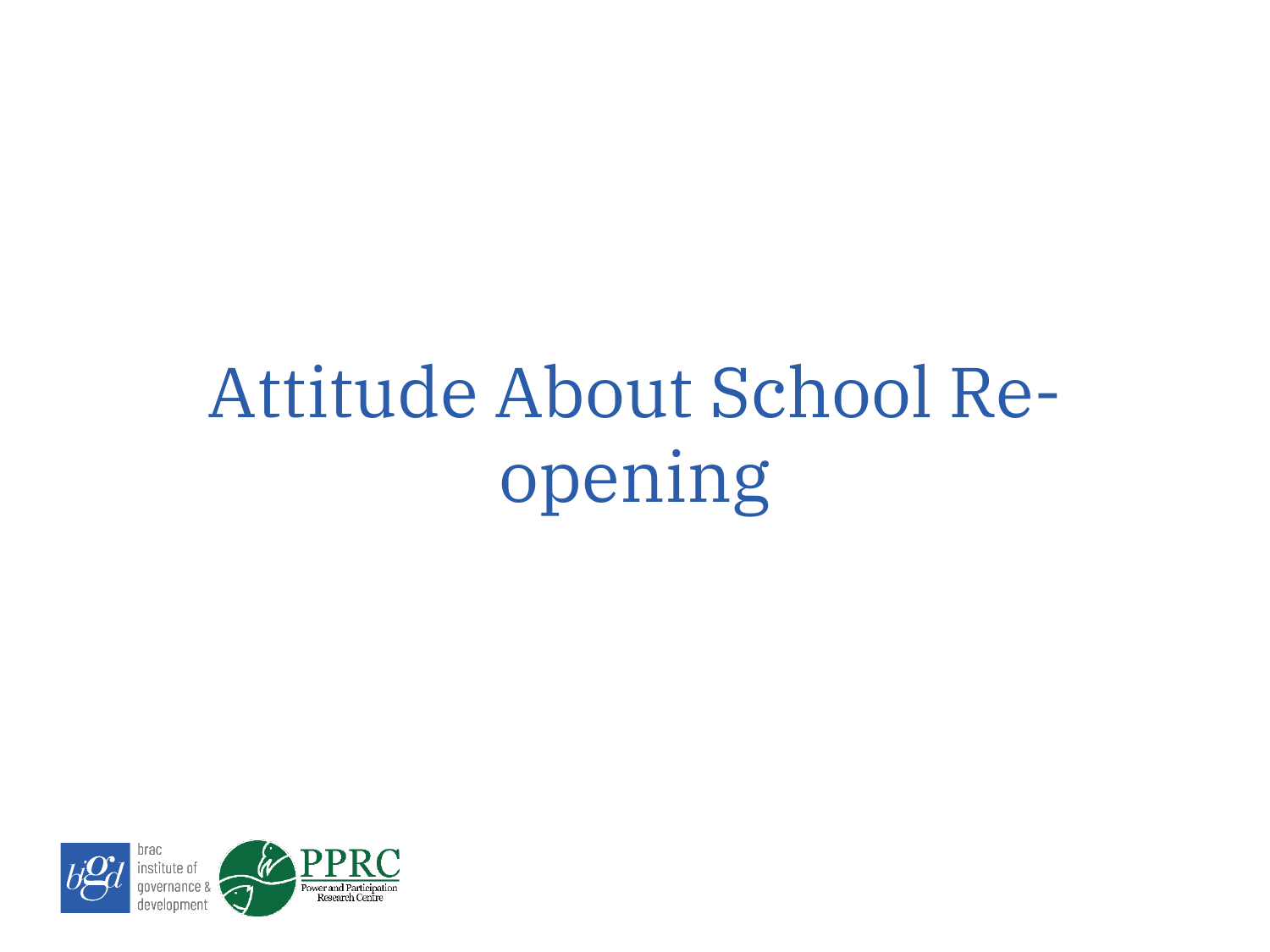### ~75% Said That School/College Should Open Right Now



Rural Urban-Slum Total

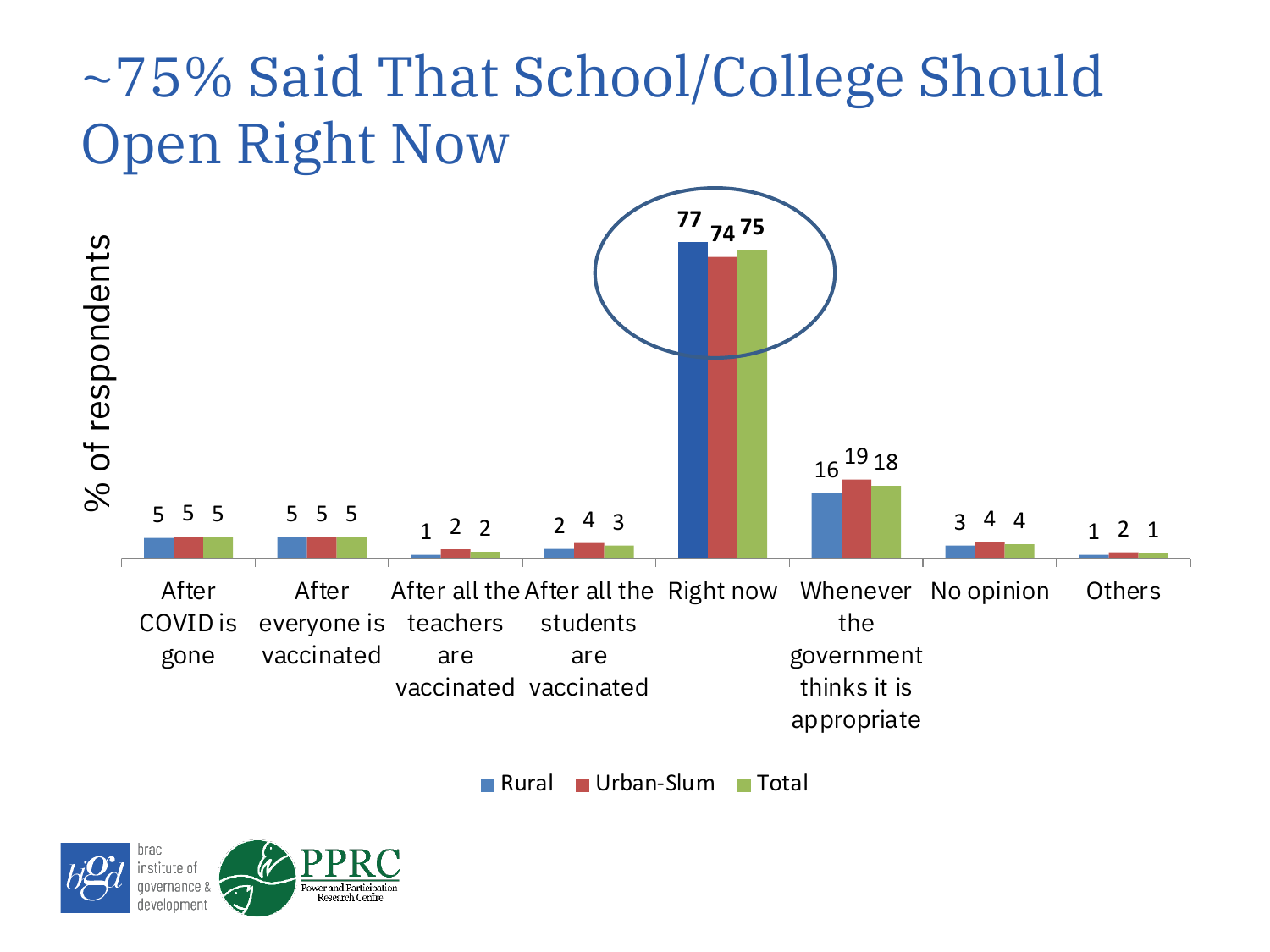# Learning Loss

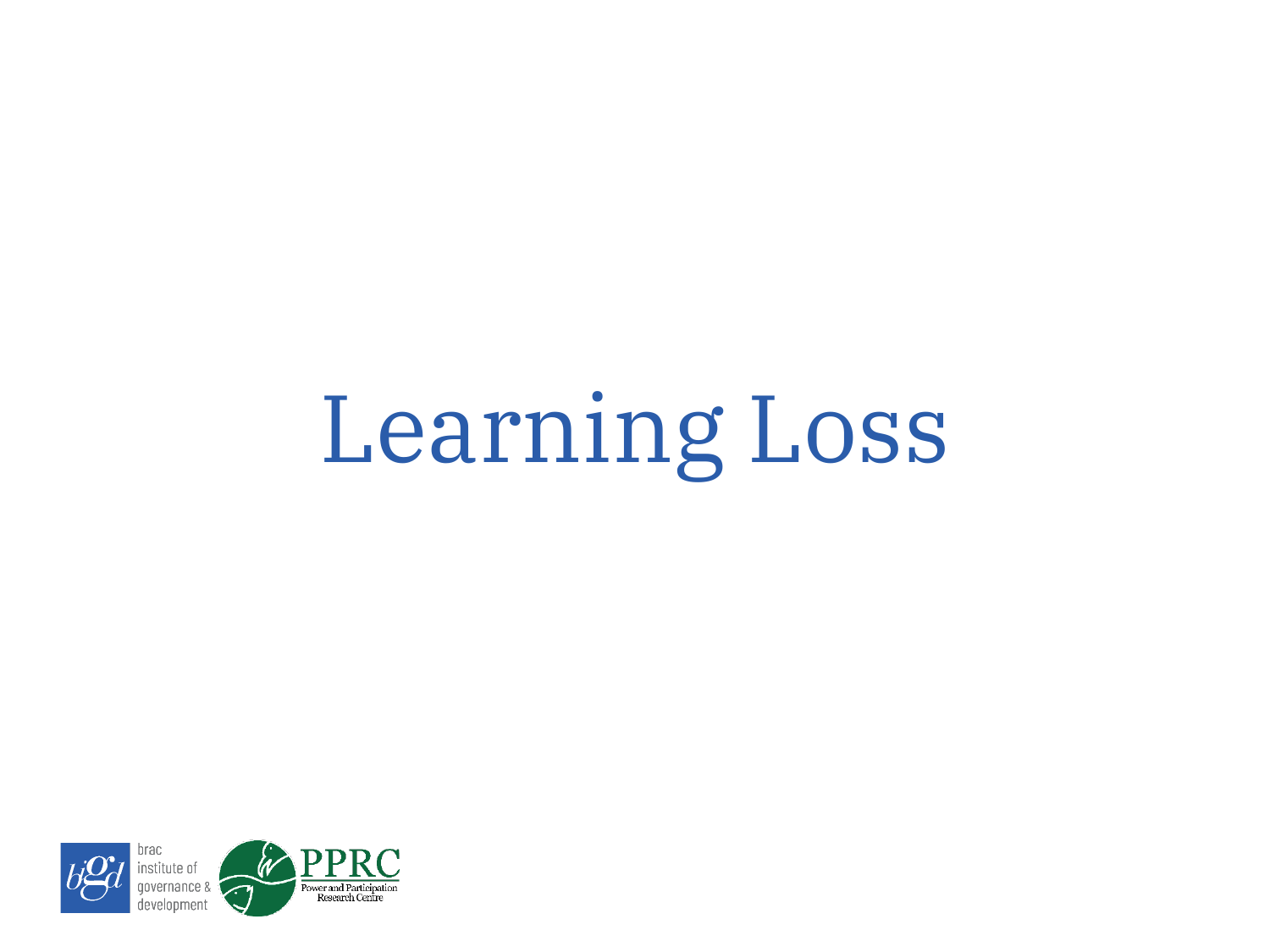## Children in Learning Loss Risk

Children who are

Not studying at all

Or only having unsupervised self-study

Or irregularly studying in current mode of study

Are in learning loss risk

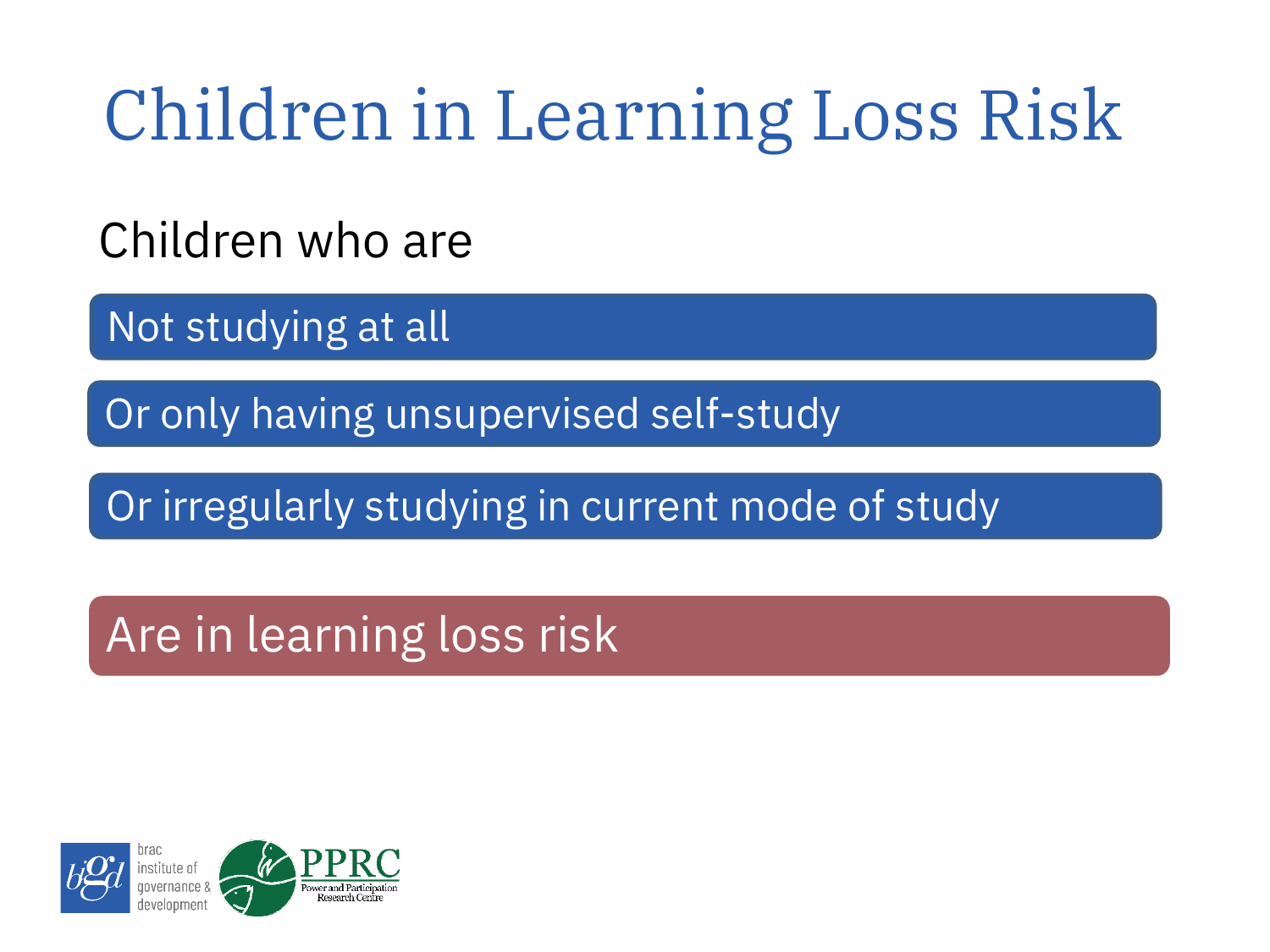## Trend in Risk of Learning Loss March to August 2021



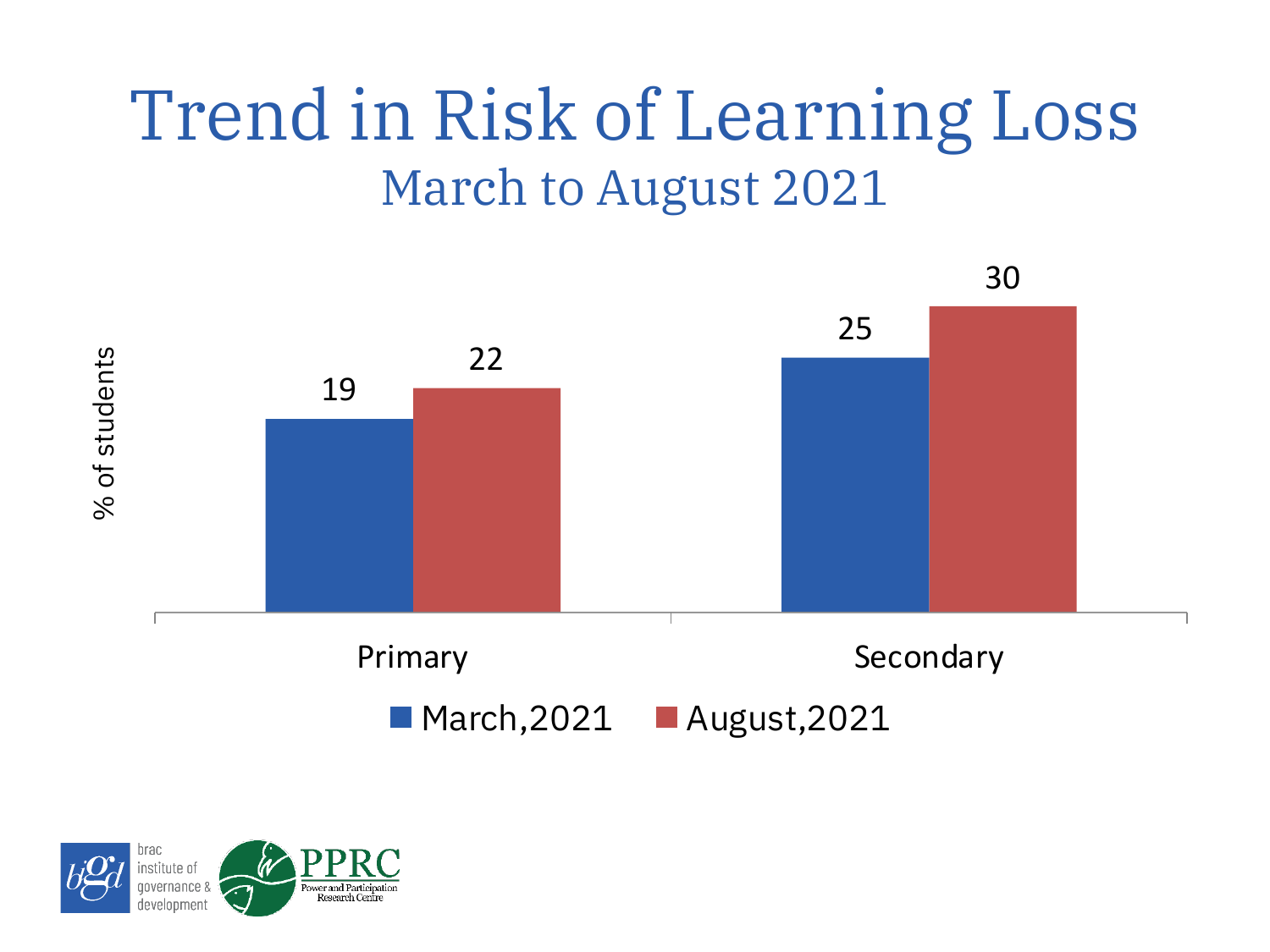## Trend in Risk of Learning Loss: Gender Disaggregation



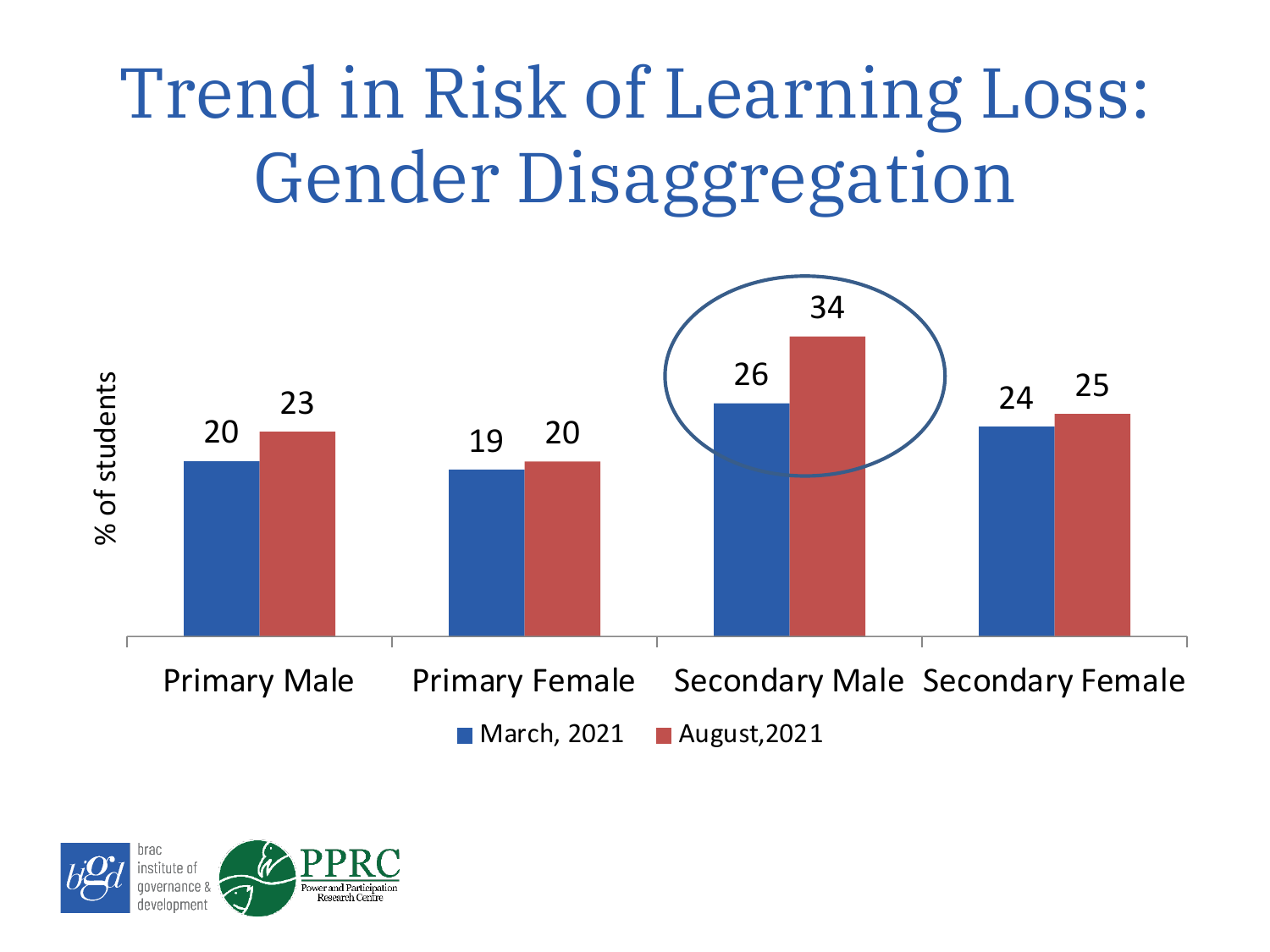### Trend in Risk of Learning Loss of Secondary Male Students by Poverty Status



■ March, 2021 **■ August, 2021** 

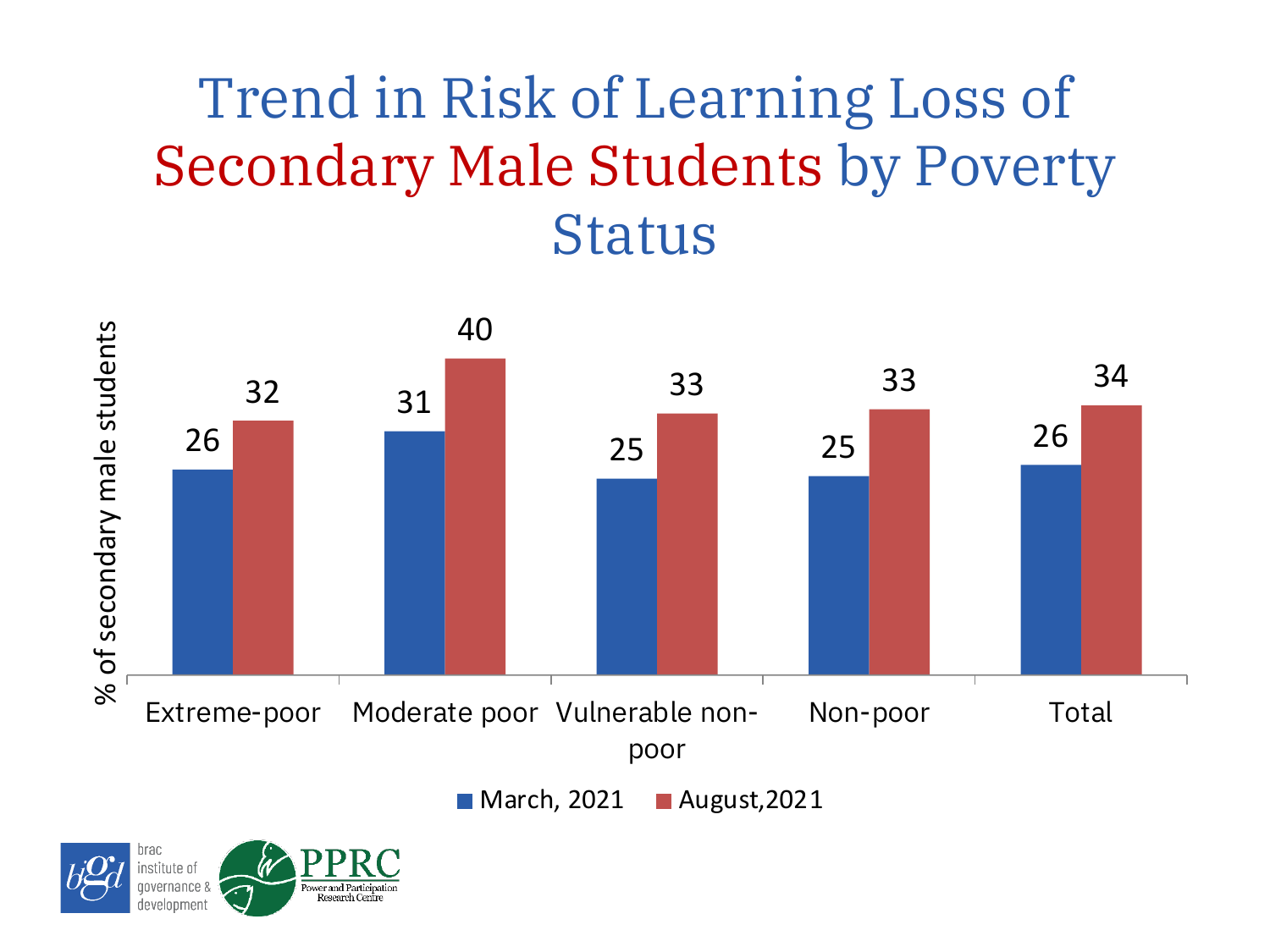#### Trend in Risk of Learning Loss, Primary: Rural-Urban Disaggregation



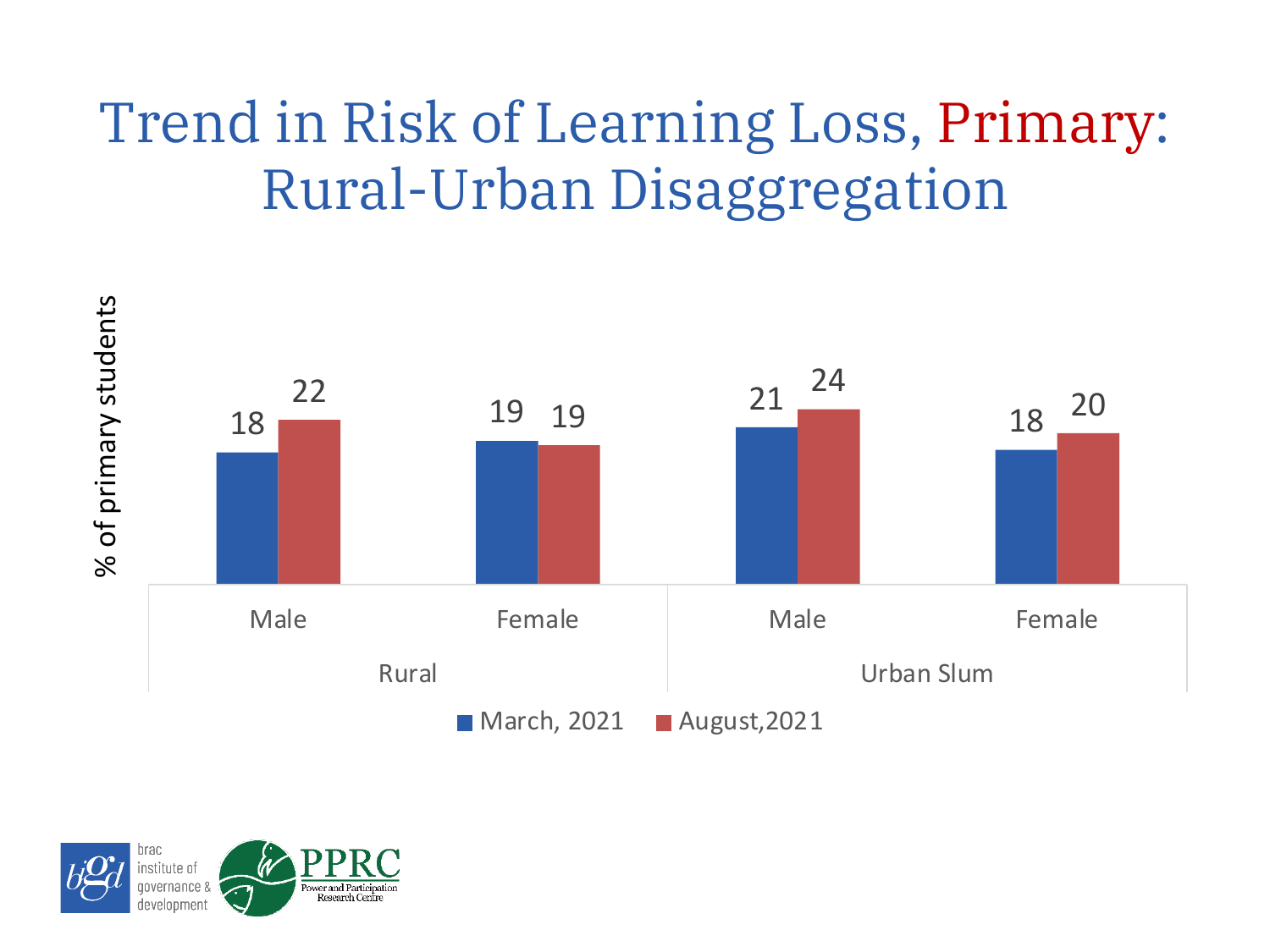#### Trend in Risk of Learning Loss, Secondary: Rural-Urban Disaggregation



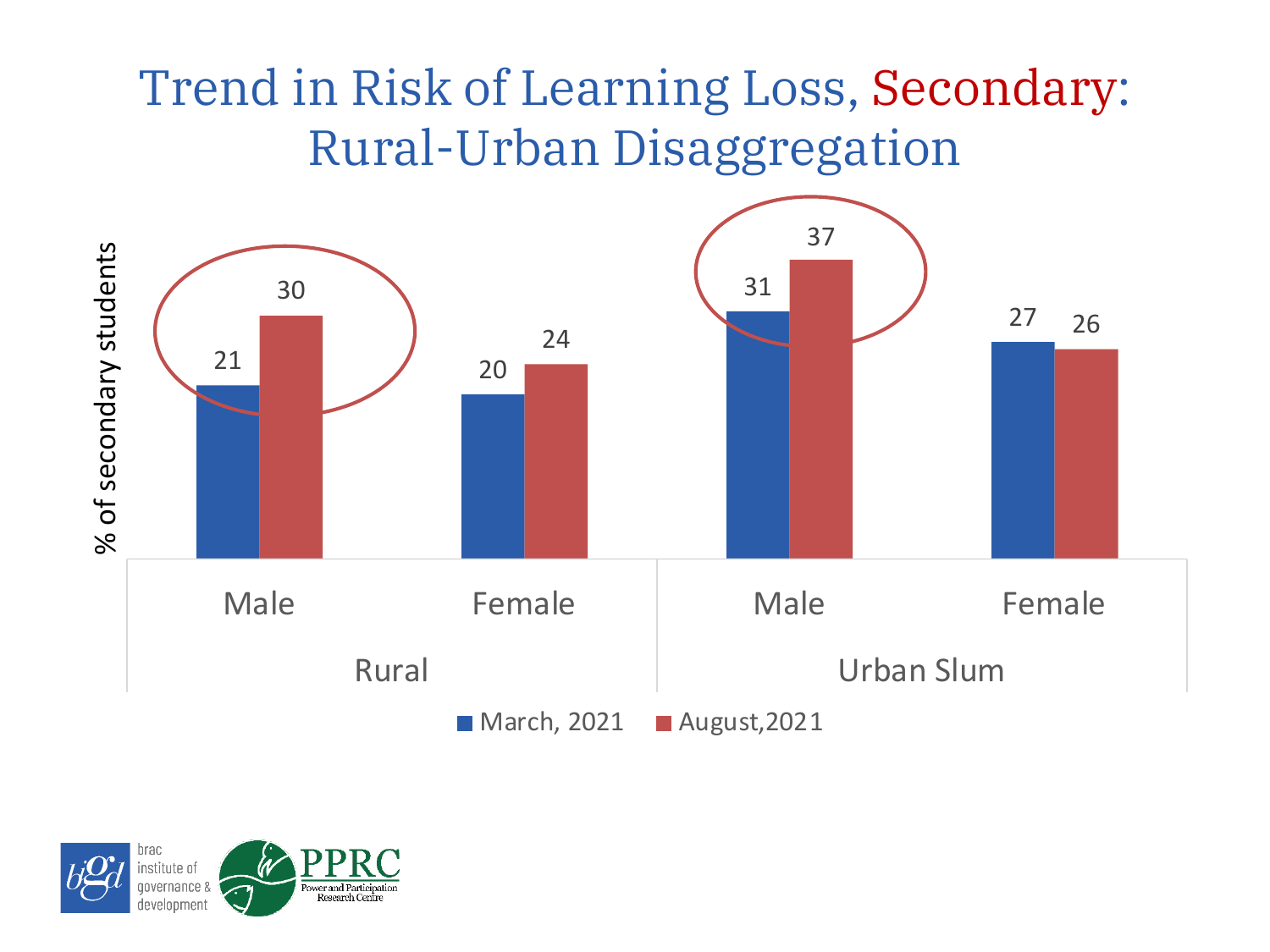## Risk of Learning Loss of Students and Mother's Education



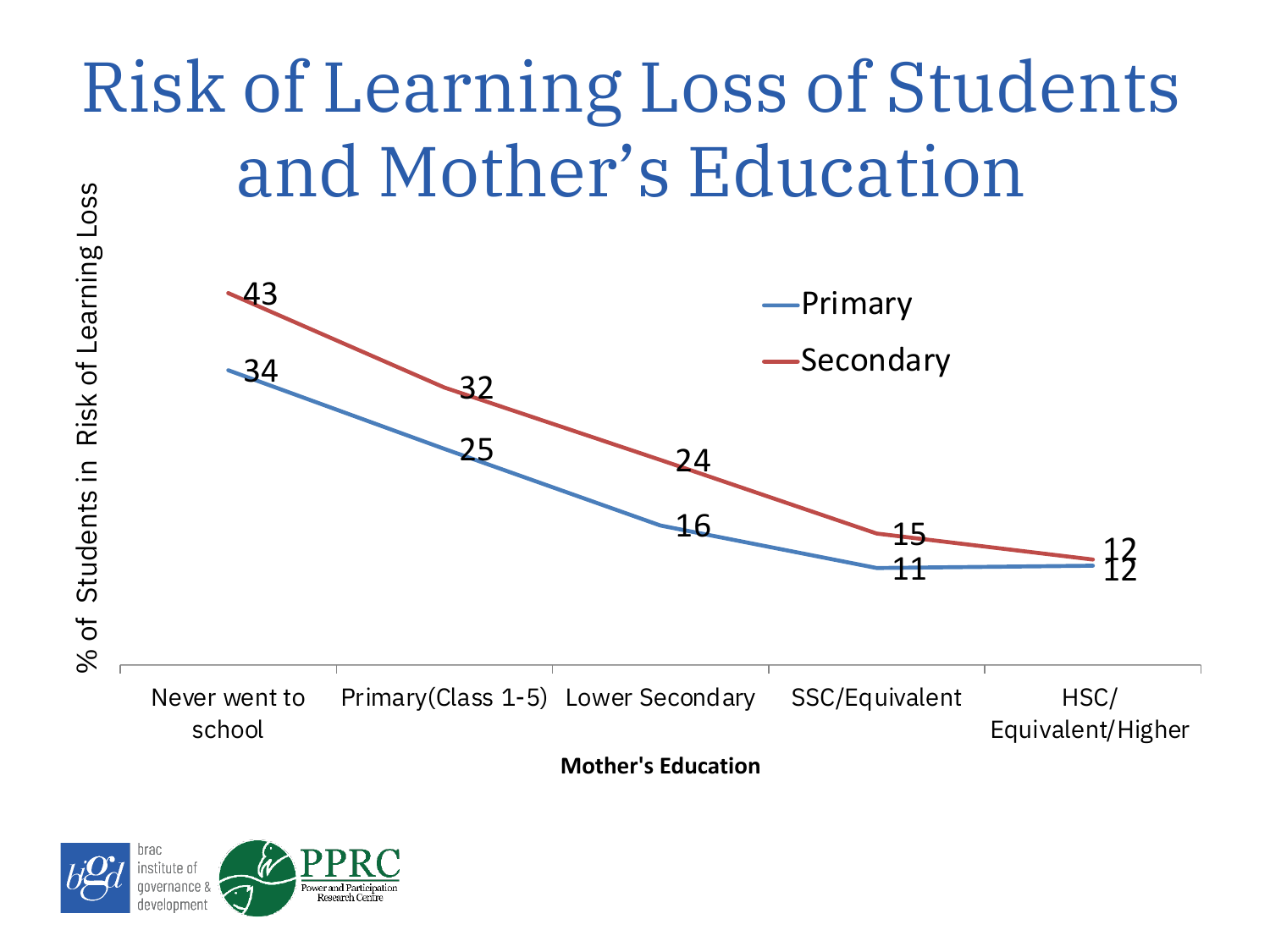## Role of Family Support

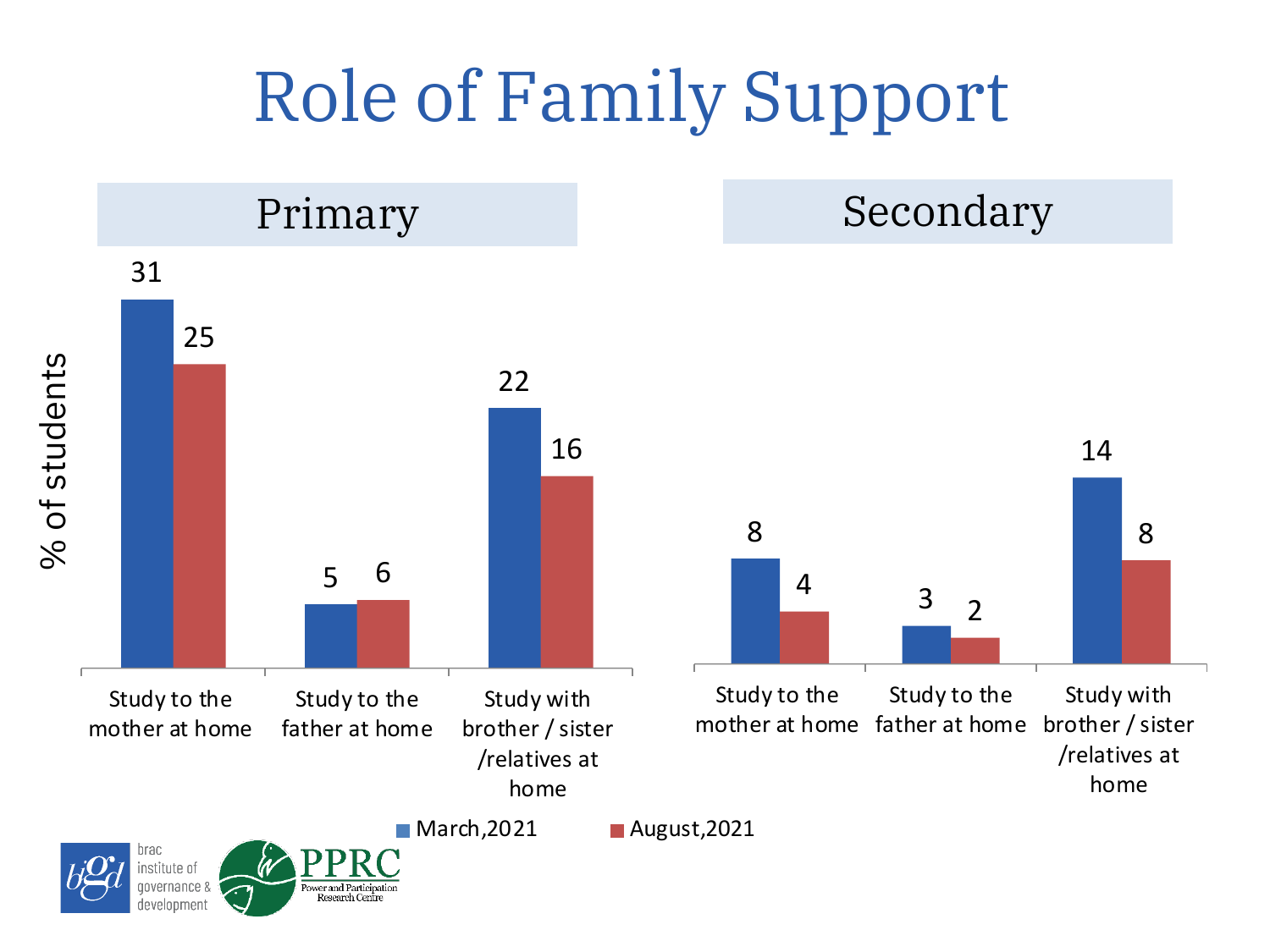# Digital Inclusion for Remote/Off-school Learning

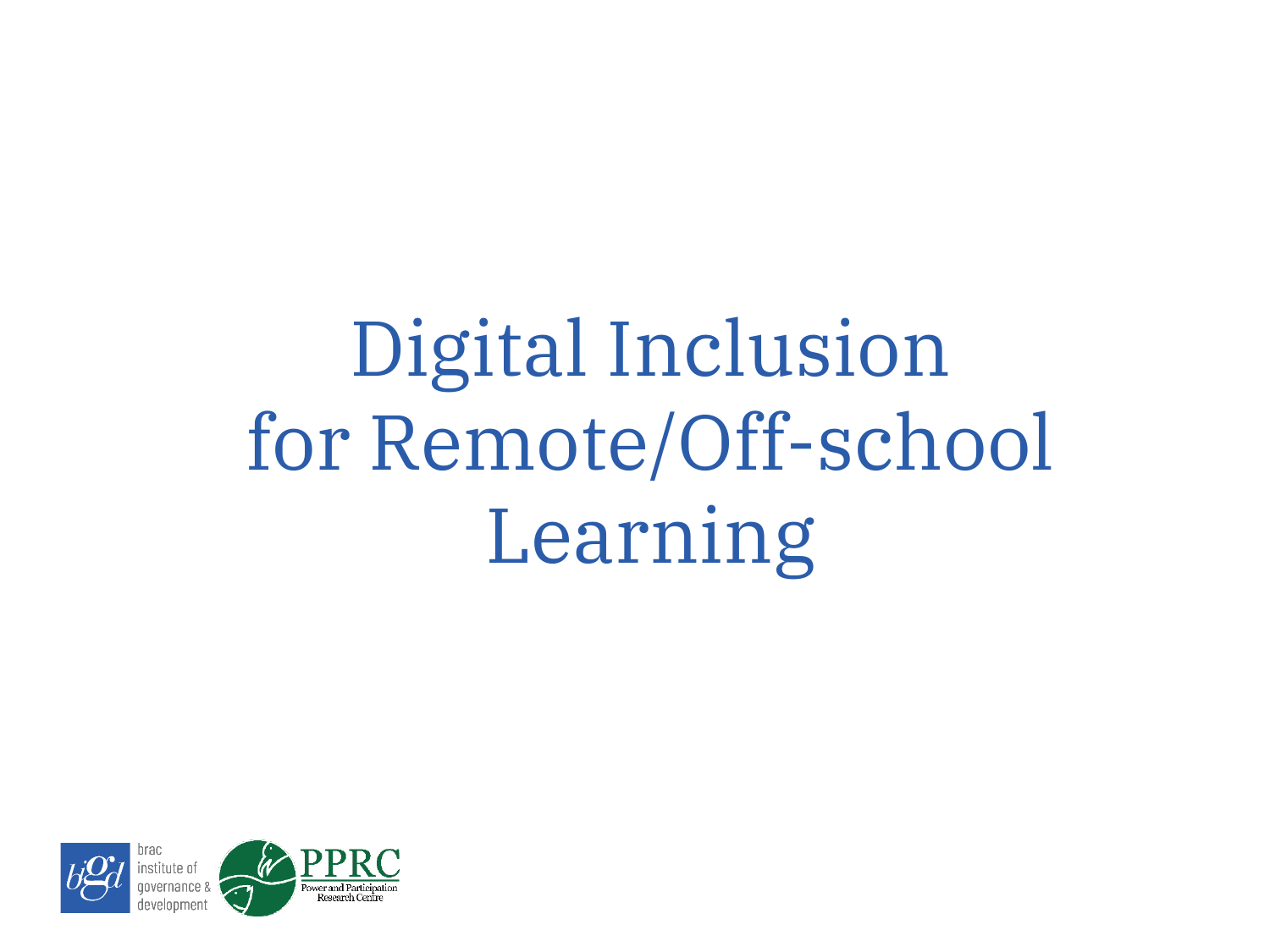## Remote/ Off-School Learning



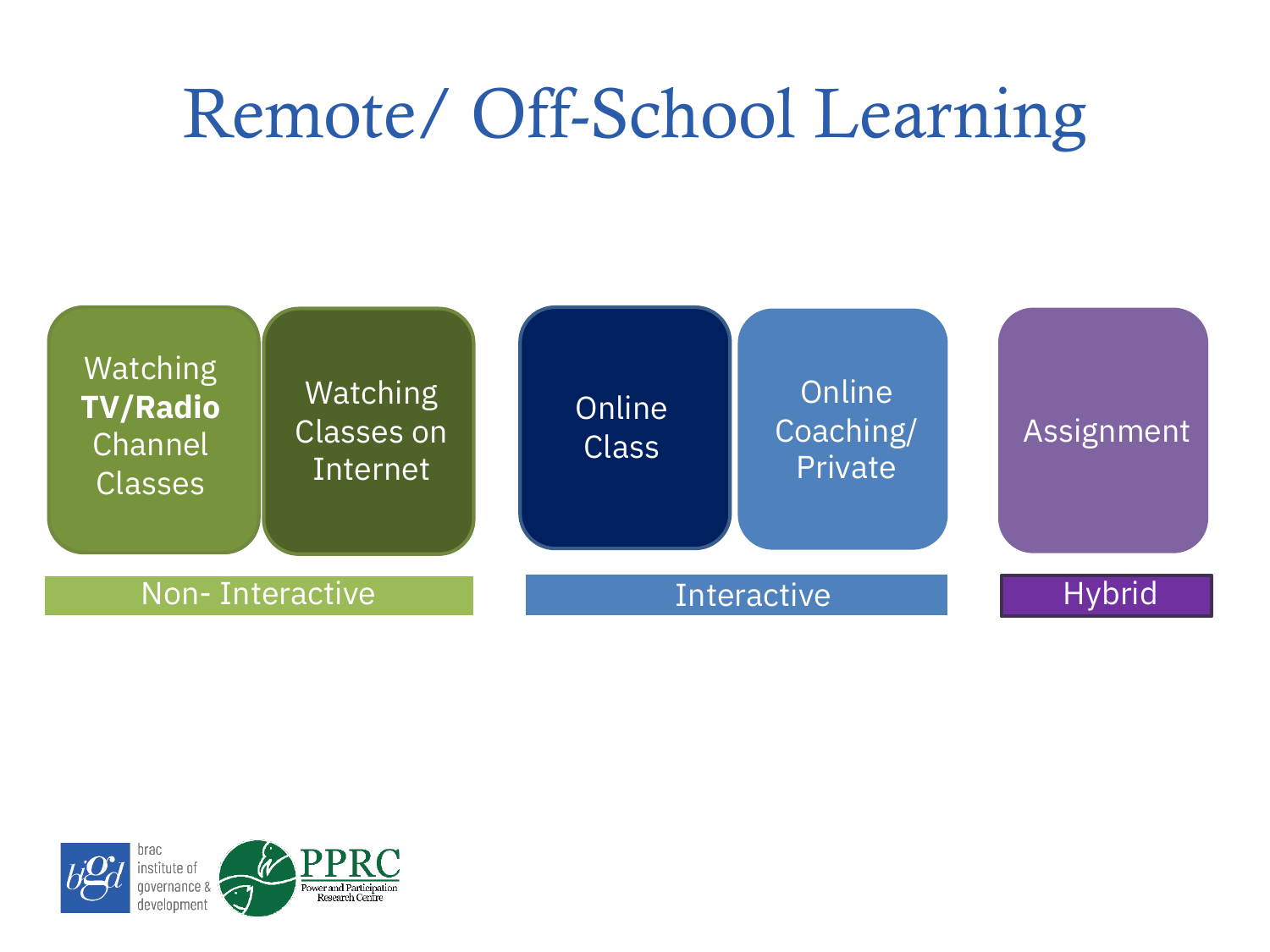## Connection With School During School Closure



![](_page_18_Picture_2.jpeg)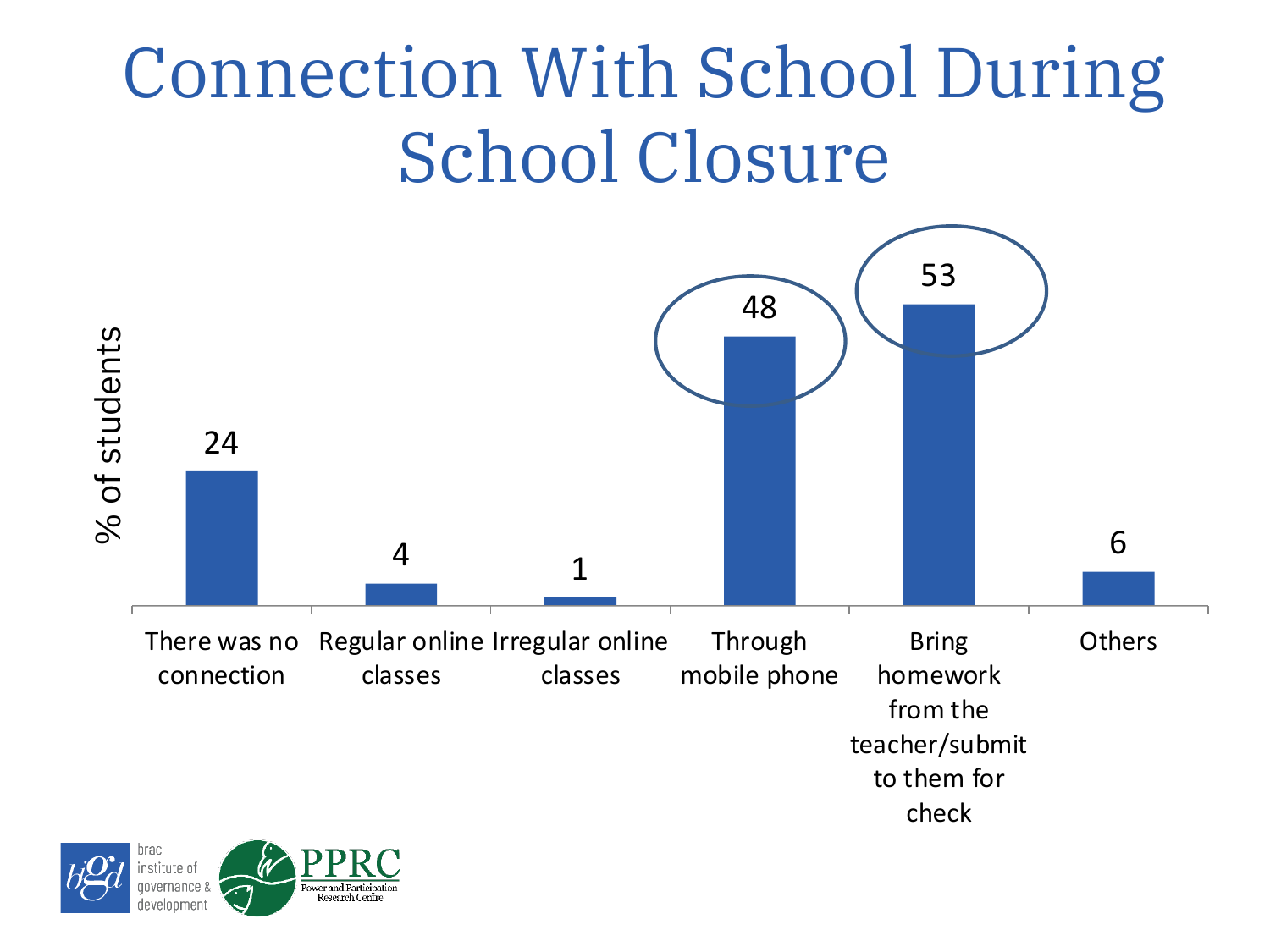### Connection With School During School Closure: Primary Students

![](_page_19_Figure_1.jpeg)

![](_page_19_Picture_2.jpeg)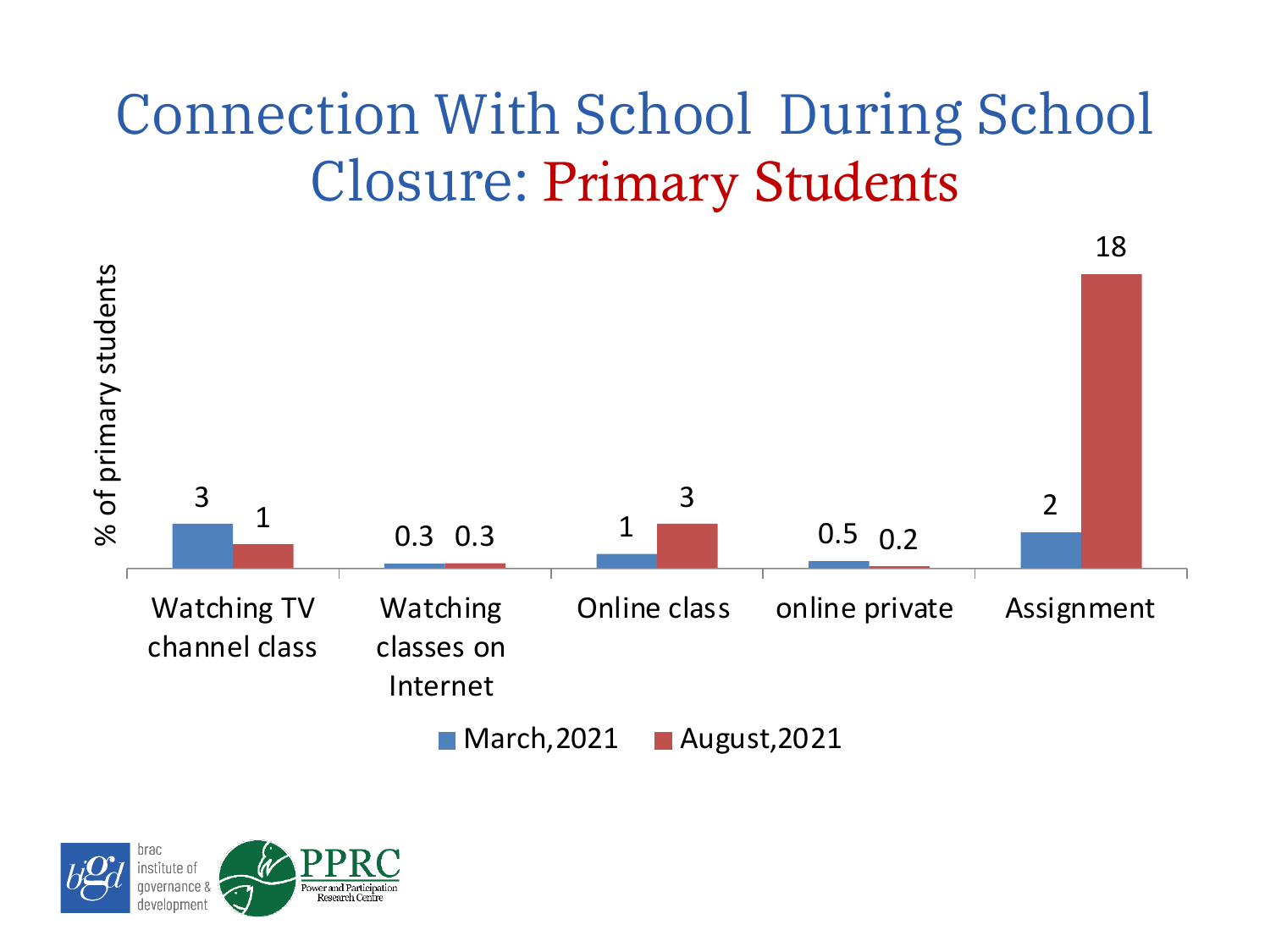### Connection With School During School Closure: Secondary Students

![](_page_20_Figure_1.jpeg)

![](_page_20_Picture_2.jpeg)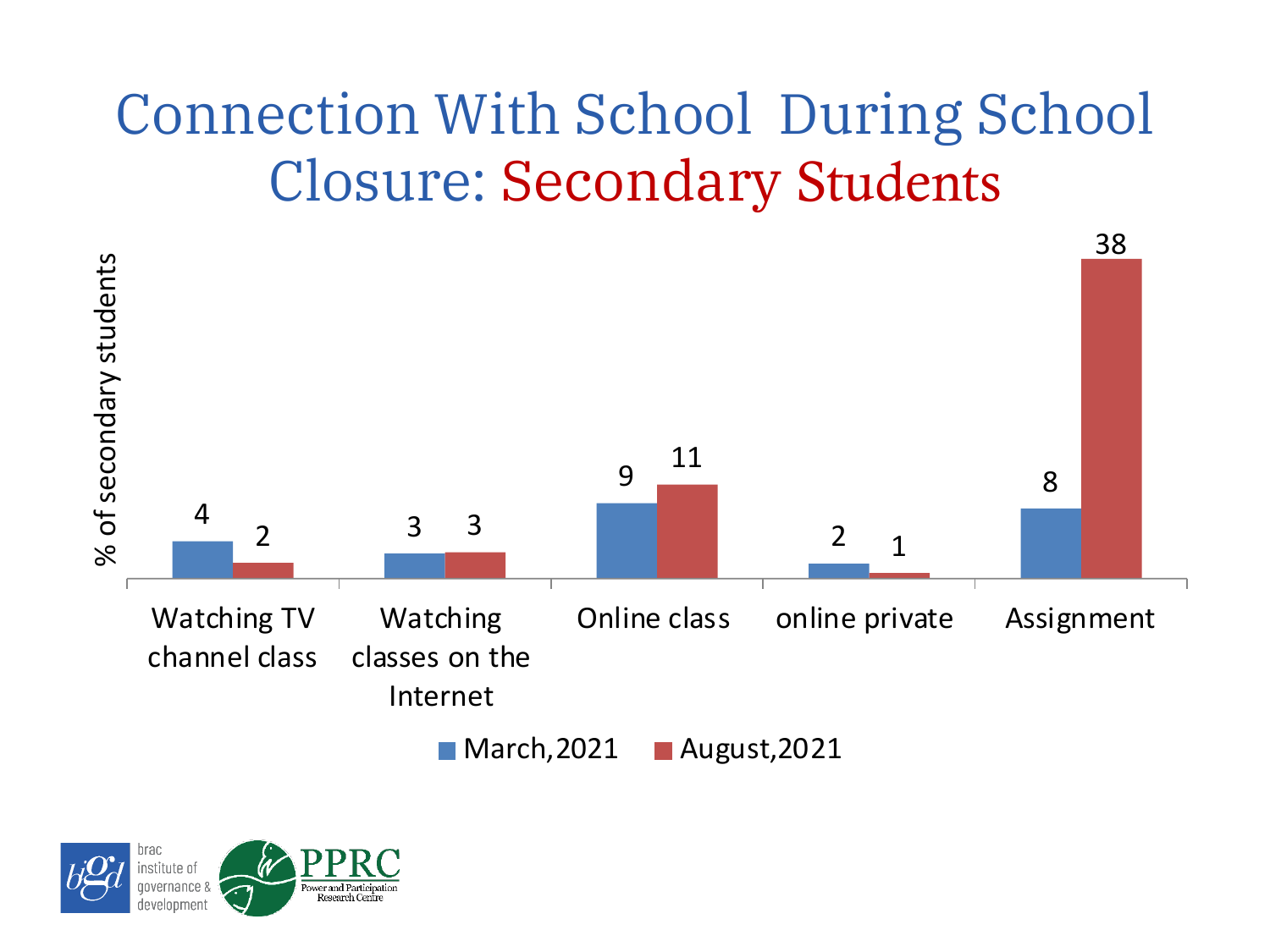#### Device Availability in the HHs for Study Purpose: ~40% Households Have No Device

![](_page_21_Figure_1.jpeg)

![](_page_21_Picture_2.jpeg)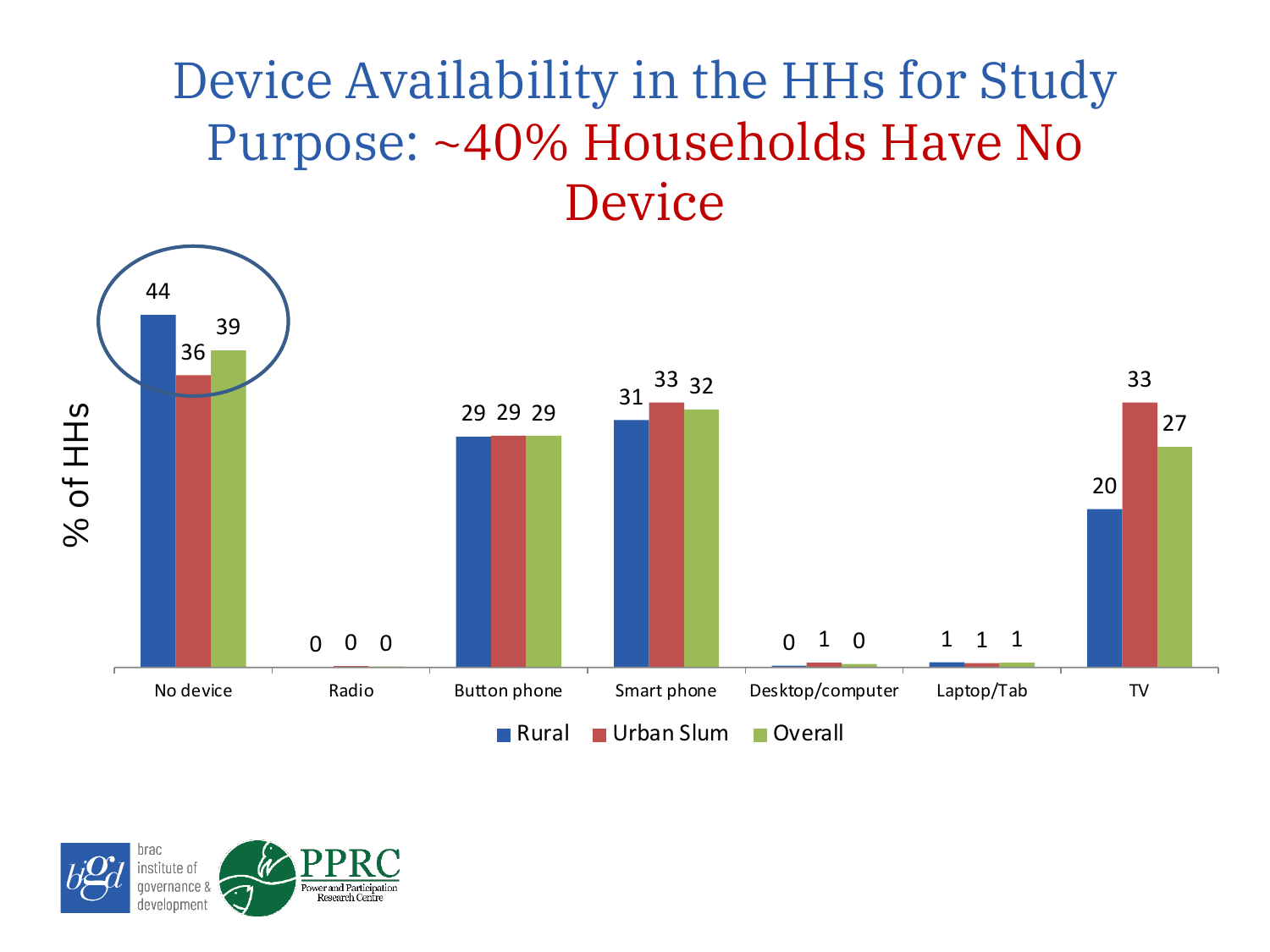### % of HHs Have at Least One Device That Can Be Used for Study Purpose

![](_page_22_Figure_1.jpeg)

![](_page_22_Picture_2.jpeg)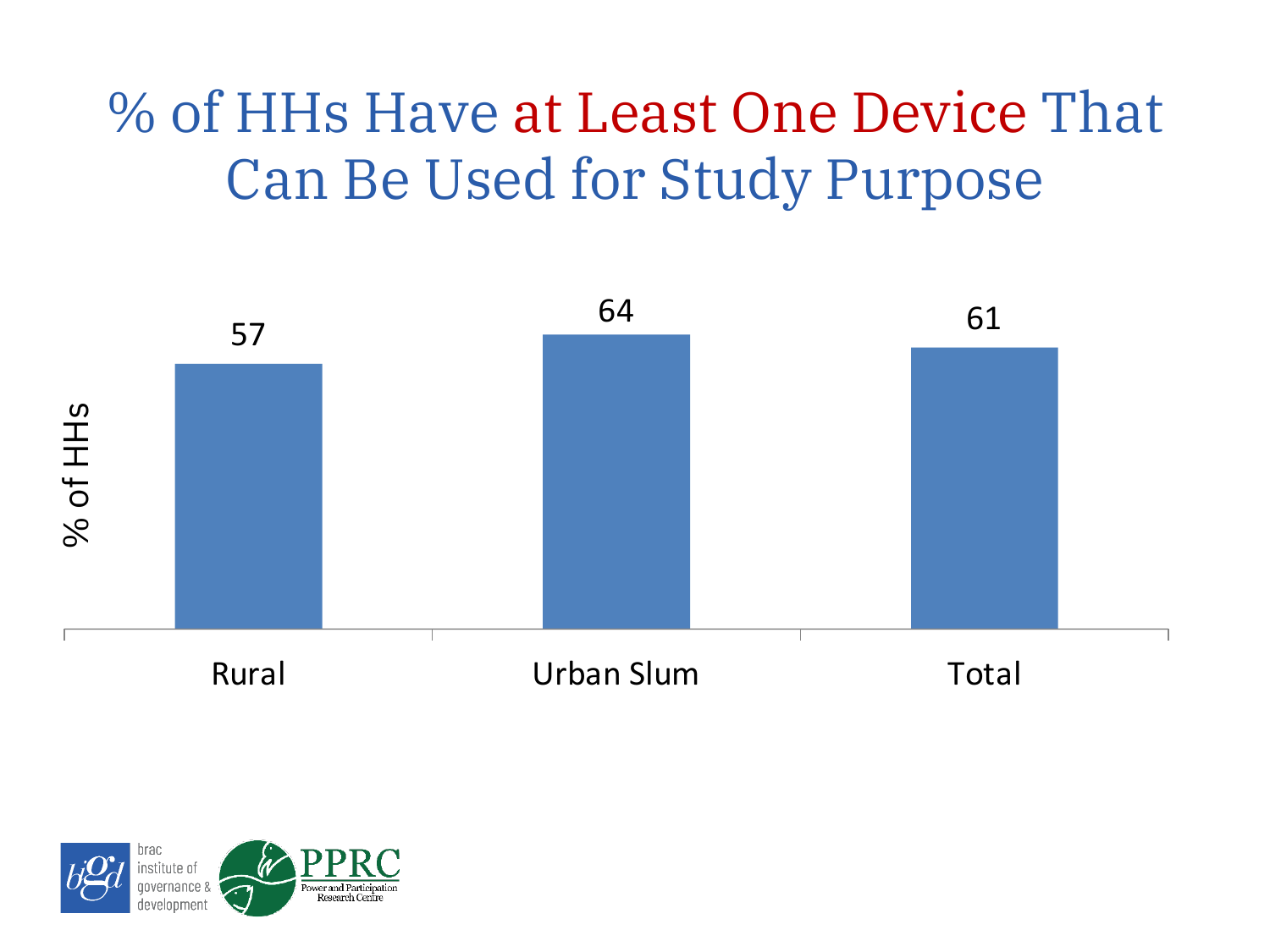## Impact on Mental Health

![](_page_23_Picture_1.jpeg)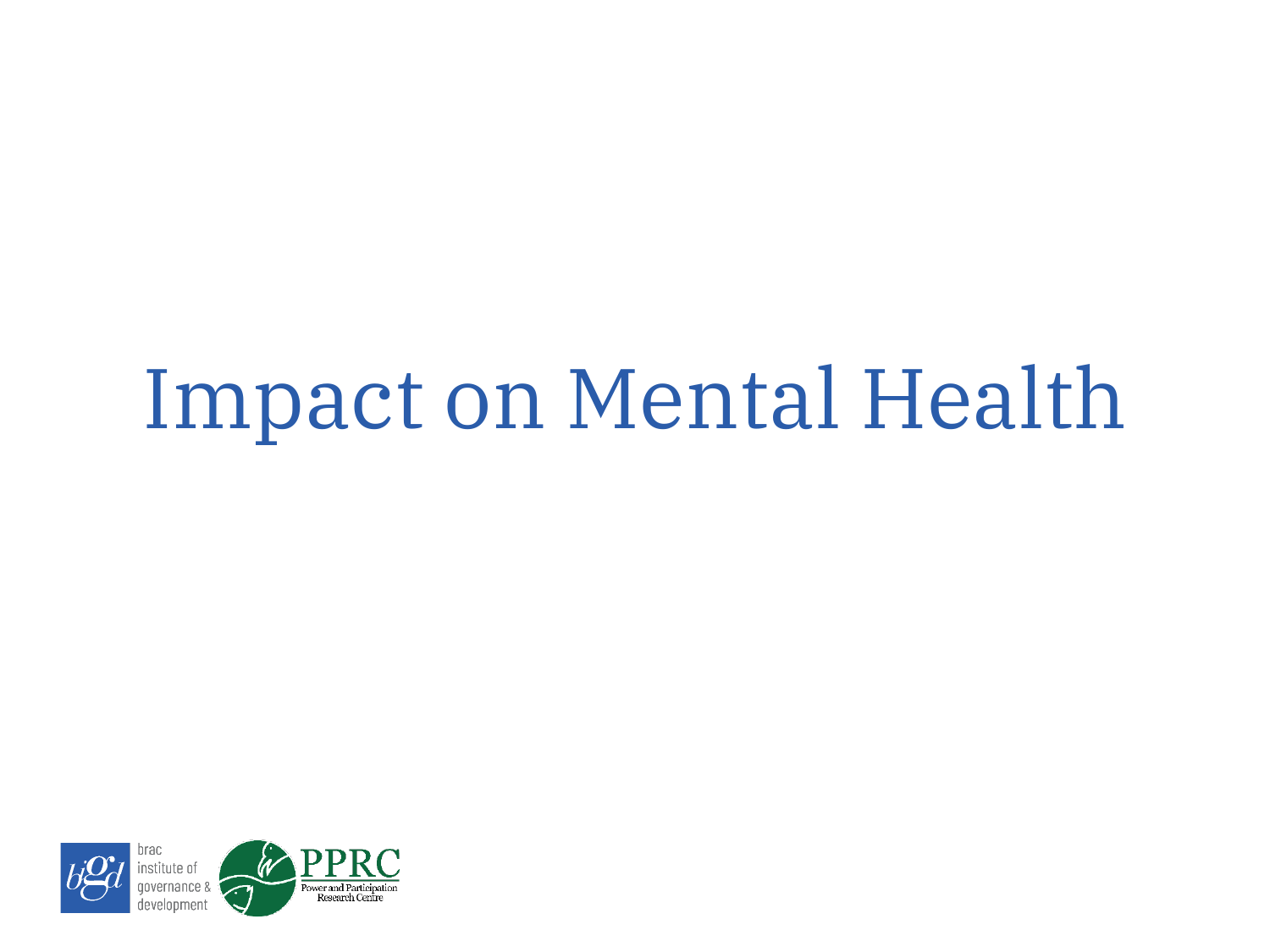#### School/ College Students (10-20 years) Suffered From Mental Stress Since COVID-19, Reported by HHs

![](_page_24_Figure_1.jpeg)

![](_page_24_Picture_2.jpeg)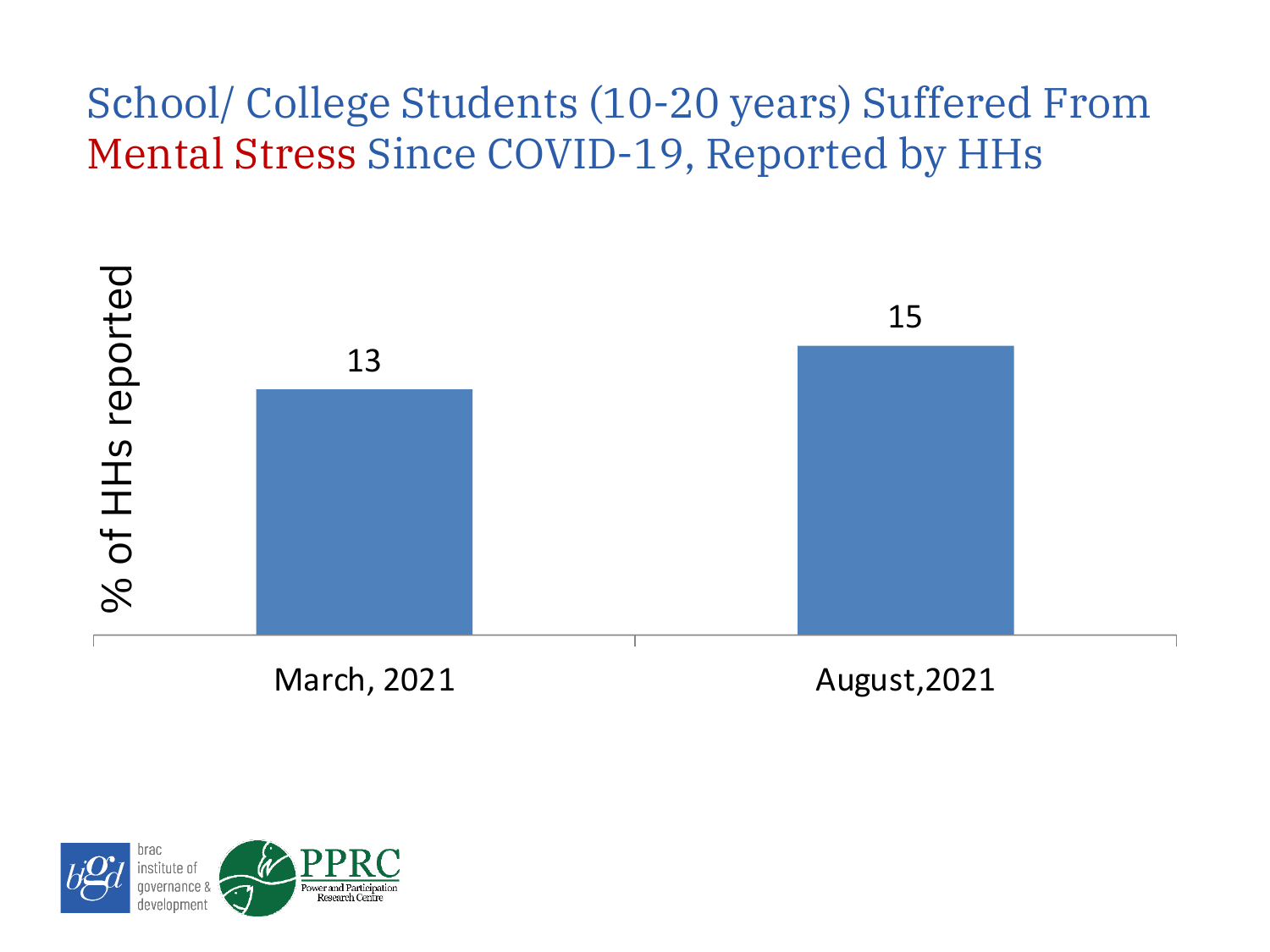### Types of Mental Stress of School/ College Students (10-20 years)

![](_page_25_Figure_1.jpeg)

![](_page_25_Picture_2.jpeg)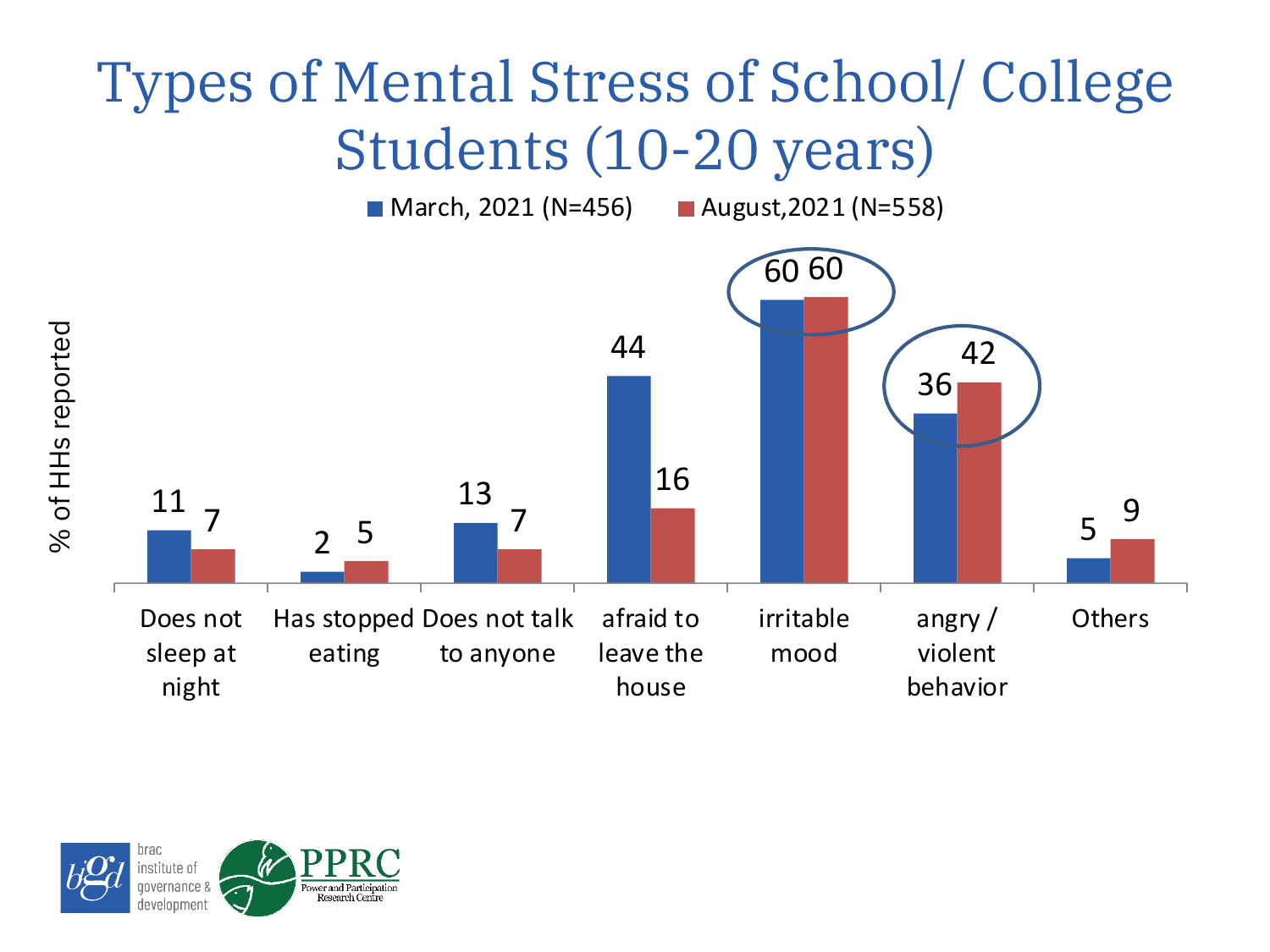# Impact on Child Labour

![](_page_26_Picture_1.jpeg)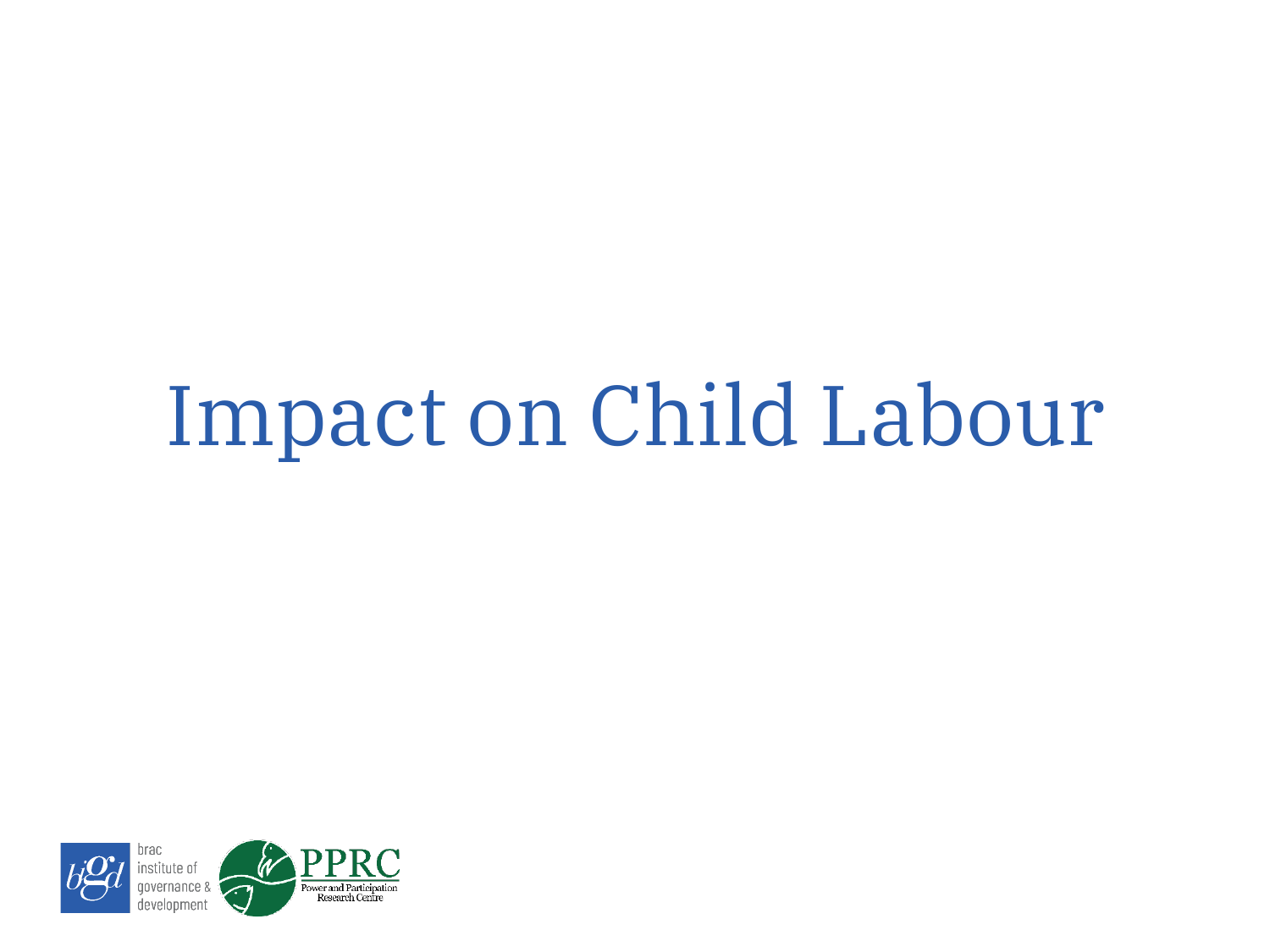## School-Going Students Engaged in IGA

![](_page_27_Figure_1.jpeg)

![](_page_27_Picture_2.jpeg)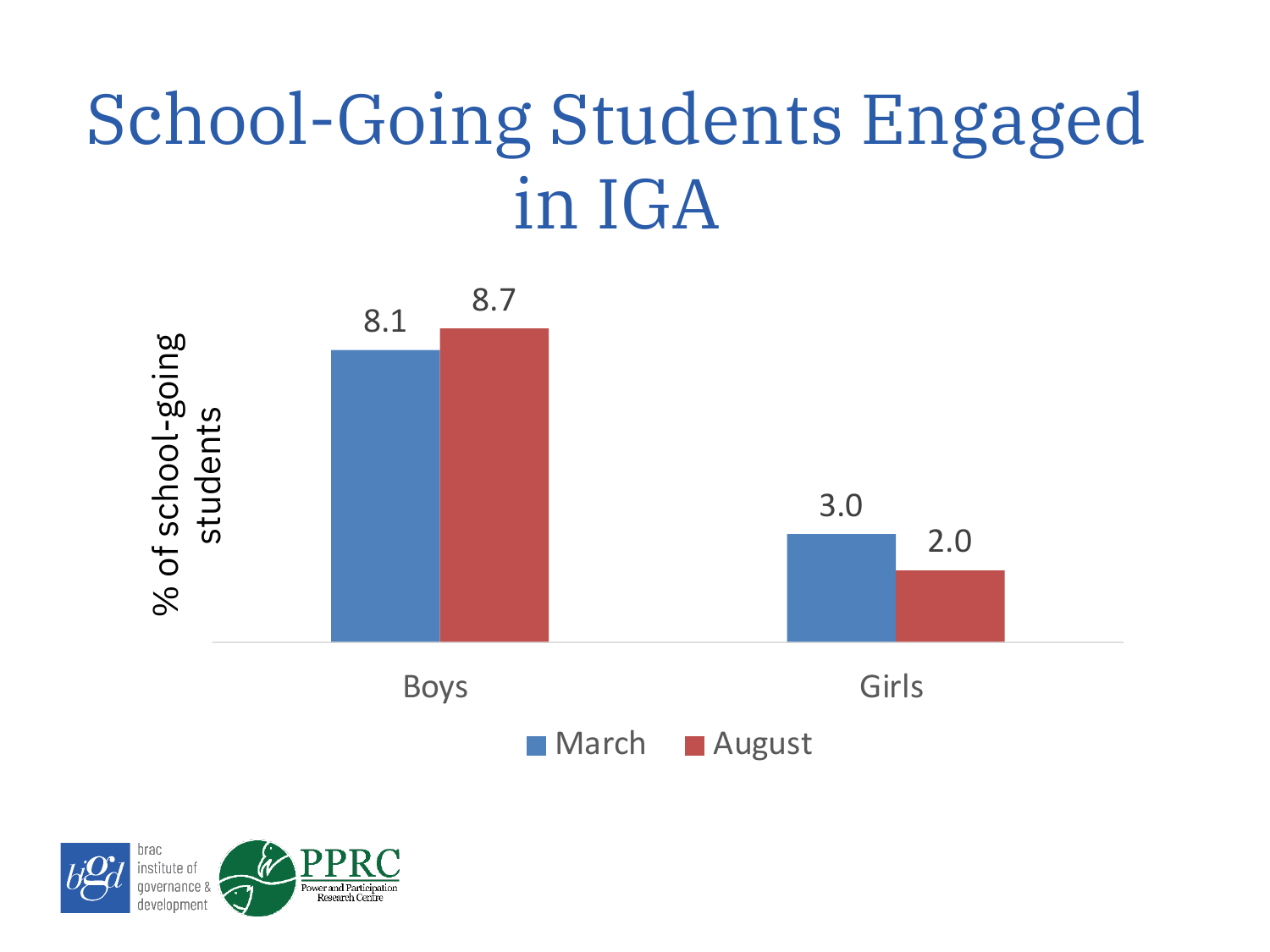# Policy Lessons and Recommendations

![](_page_28_Picture_1.jpeg)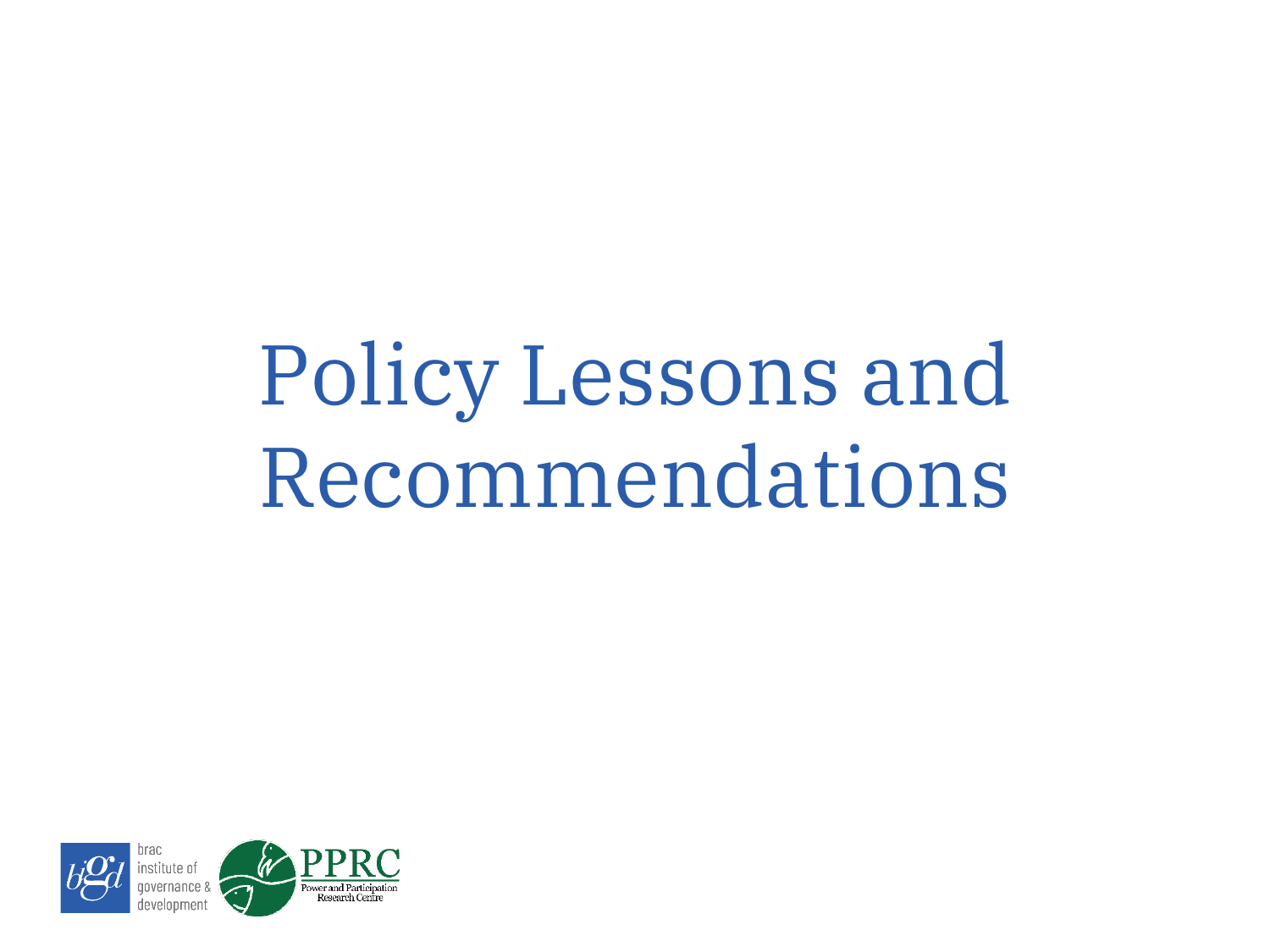**Policy Lesson**

School-opening necessary but not sufficient to overcome accumulated learning loss

#### **Recommendations**

- § Supplementary remedial program for learning loss recovery essential for both primary and secondary levels.
- § Such remedial programs must be off-school hours.
- § Primary-level remedial program can be form of publicly-funded Community Learning Centres. Leverage NGO experience non-formal education.
- Learning loss most severe for boys at secondary level. Well-designed remedial program on this is a priority to arrest child labour trend.

![](_page_29_Picture_7.jpeg)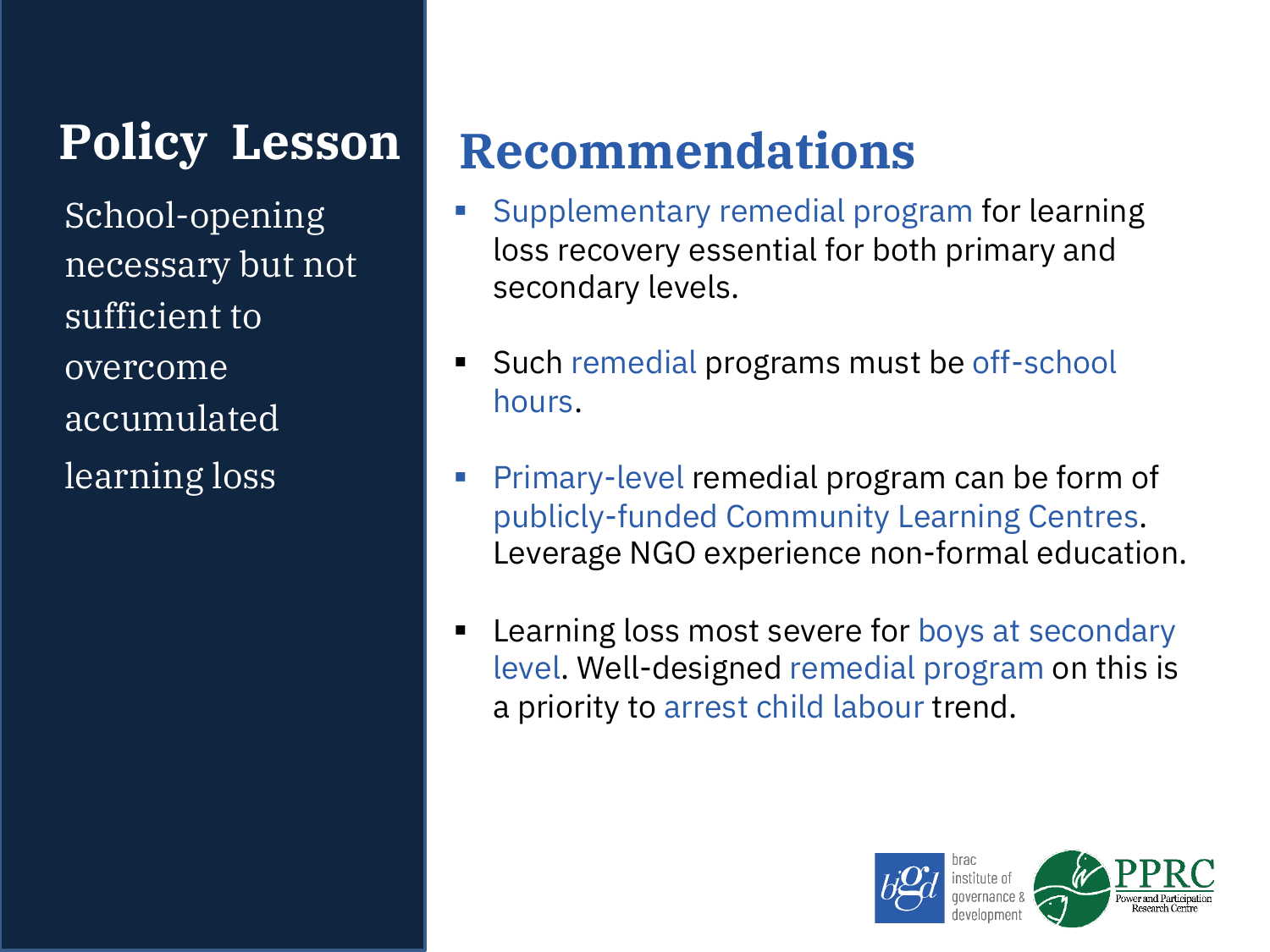#### **Policy Lesson**

School-closure experience has had both social and economic impact on children

- Mental health
- § Child labour

#### **Recommendations**

#### **Psycho-social support**

- New challenge is how to integrate psycho-social support to students to offset mental health problems caused by prolonged school closure.
- Civil society should convene an urgent national dialogue to explore various dimensions of the issue and develop recommendations for the government and identify priority actions.
- § Government should establish a task force on the matter.

#### **Economic support**

- Expand secondary stipend program to boys.
- Expand free distribution of education-supporting digital devices to poorer students.

![](_page_30_Picture_12.jpeg)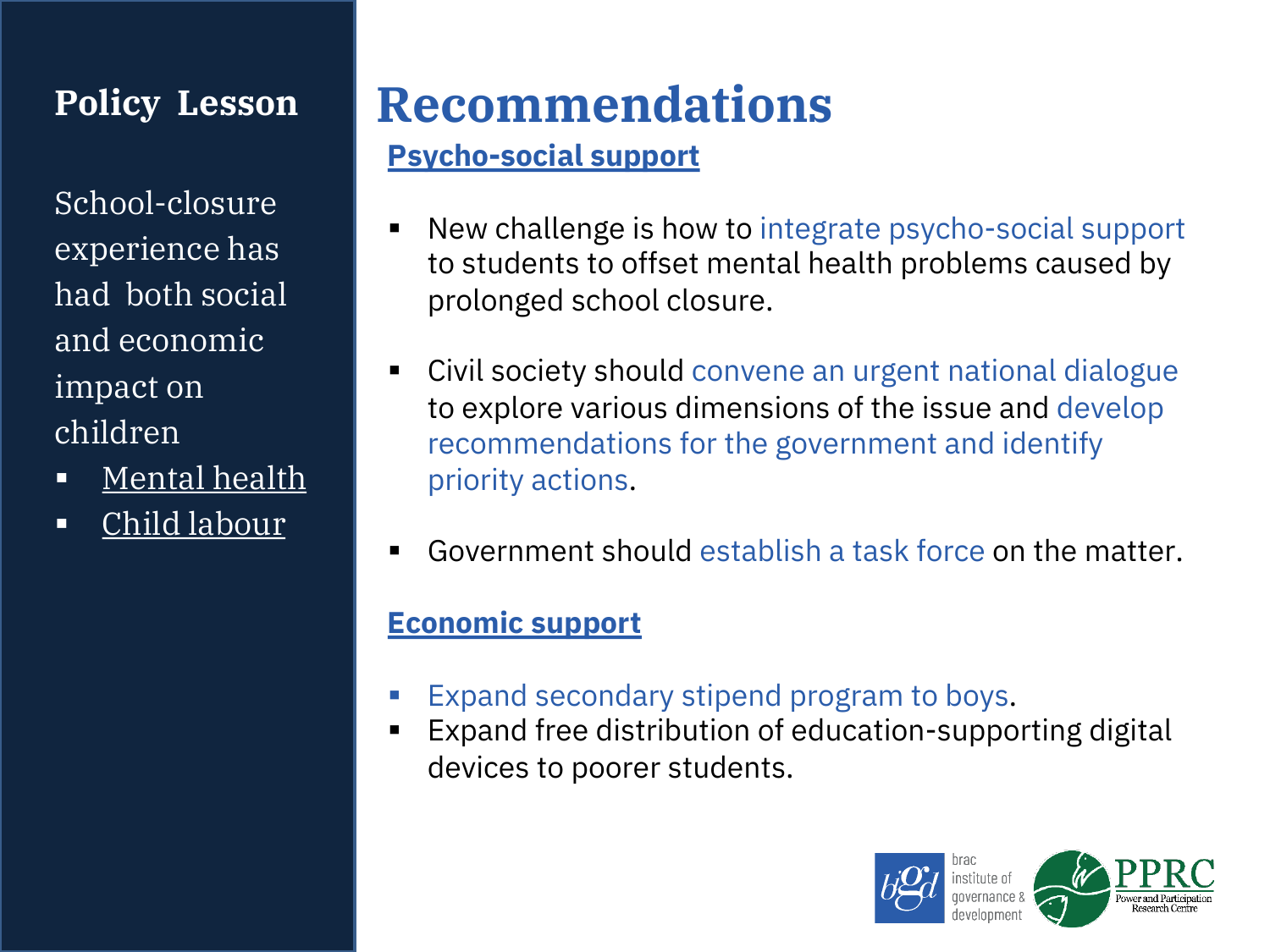#### **Policy Lesson**

- § A positive development during school closure needs innovations, even if limited, in off-school hybrid learning through assignment. However, assignment experience remained largely non-interactive.
- § Though government recommended use of four remote technological platforms – TV, phone, radio and social media – as far back as May, 2020, these have largely remained non-interactive and have not engaged sufficient student interest.

#### **Recommendations**

- § Phased action plan to overcome identified gaps and ensure digitally inclusive education
- § National dialogue of teachers to assess potential of pedagogic innovations during school closure

![](_page_31_Picture_6.jpeg)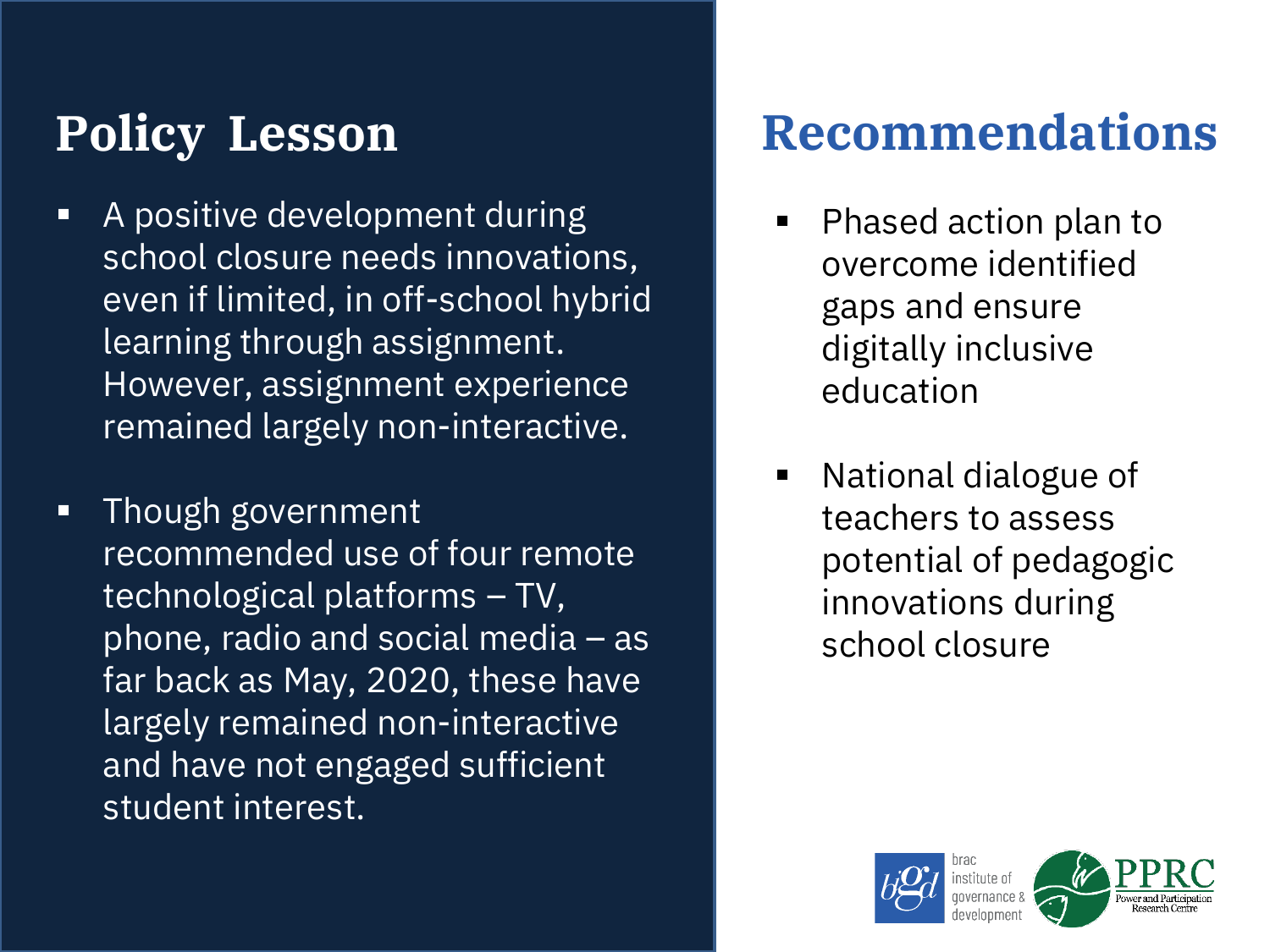## Safwan's Story

#### Reality Check on Assignment Experience

chester e processor en el processor el presidente de la processor en el processor en el processor en el proces<br>El processor en el processor en el processor en el processor en el processor en el processor en el processor e<br>  $\begin{picture}(100,10) \put(0,0){\line(1,0){10}} \put(0,0){\line(1,0){10}} \put(0,0){\line(1,0){10}} \put(0,0){\line(1,0){10}} \put(0,0){\line(1,0){10}} \put(0,0){\line(1,0){10}} \put(0,0){\line(1,0){10}} \put(0,0){\line(1,0){10}} \put(0,0){\line(1,0){10}} \put(0,0){\line(1,0){10}} \put(0,0){\line(1,0){10}} \put(0,0){\line(1,0){10}} \put(0$ port of the one of the scale of the scale of the scale of the scale of the scale of the scale of the scale of the scale of the scale of the scale of the scale of the scale of the scale of the scale of the scale of the scal When IEST Journal Etables and the most

![](_page_32_Picture_3.jpeg)

Kanadad was as ang tangga utumenta gayan **410 CH CLY WAY ONE SERVICE COMPANY OF THE COMPANY OF THE COMPANY OF THE COMPANY OF THE COMPANY OF THE COMPANY OF THE COMPANY OF THE COMPANY OF THE COMPANY OF THE COMPANY OF THE COMPANY OF THE COMPANY OF THE COMPANY OF THE** General Line Real Property and Control Property and Control Property and Control Property and Control Property and Control Property and Control Property and Control Property and Control Property and Control Property and Co **The CAL ONE AND CONTRACT STATE (2015)**<br>Glovenia I CAL And Call Contract State (2015) 1774-69-1802 **COMMAND PARTS (THE RESEARCH PARTS)**<br>The Command Section of the Command Command Section of the Command Section of the Command Section of the Common<br>The Command Commission of the Commission of the Commission of the Commiss <sub>त</sub> कित्वाधित है।<br>अन्तर्माणिने कार्बोन्सि अपिति अभिनेत्र अधिकारी अधिकारी किया।<br>स्वरूपमा कार्बेनाथ अपिति अभिनेत्र अभिनेत्र अधिकारी अधिकारी

 $\begin{array}{lll} & \mbox{if $\mathcal{P}$ is $10^{-3}$} & \mbox{if $\mathcal{P}$ is $10^{-3}$} & \mbox{if $\mathcal{P}$ is $10^{-3}$} \\ & \mbox{if $\mathcal{P}$ is $10^{-3}$} & \mbox{if $\mathcal{P}$ is $10^{-3}$} & \mbox{if $\mathcal{P}$ is $10^{-3}$} \\ & \mbox{if $\mathcal{P}$ is $10^{-3}$} & \mbox{if $\mathcal{P}$ is $10^{-3}$} & \mbox{if $\mathcal{P}$ is $10^{-3}$} & \mbox{if $\mathcal{P}$ is $10^{-3}$} \\ \end{array}$ cha - 37 مارچ المراكب - 1966 مارچ المراكب - 1974 مارچ المراكب<br>- 1976 مارچ - 1976 مارچ - 1976 مارچ المراكب - 1976 مارچ المراكب - 1976 مارچ - 1976 مارچ - 1976 مارچ - 1976 ما<br>- 1978 - 1979 مارچ - 1976 مارچ - 1978 مارچ - 1978 কাৰ্যায়ইন হিচা<br>কান ও ২০০১ লা কেন্দ্ৰ (২০৩৪ কাৰ্ড) ২১ (ম) জি<br>এখন ক্লুকাৰে এনাক্য ।১০৩৪ কাৰ্ড) ২১ (ম) জে ৰান ও ১৯৪৪ - একাদায় । ১৯৩২ কালের<br>এখন ব্রহ্মান একাদায় । ১৯৩২ কালের ডাত করে<br>ব্রহ্মায়ান একালের কালের ব্যাক্তায় পর্যক্তি হাত এখন ইঞ্চাণ<br>পুৰুত্বন এক্সিলার হান প্রত্যে পার্কি অবত<br>প্রদারবন্ধ প্রতিবর্ষ হার্বার বার্কার পর্যাক স্কুন্দরবন্ধ ন্ত্ৰাসন<br>ব্ৰায়বন্ধ প্ৰতিবহা প্ৰয়োগত পৰ্যটক স্কময়ক্ষ<br>ব্ৰেড ফেন-বিওডাই ব্ৰায়বন তিন্তি ক্যান ্বৰ দ্যান-বিদেনার অসম<br>অক্ষ দ্যান-বিদেনার জন্মদান ভিত্তি করার<br>অপক্ষণ অক্ষিত্রে অক্ষে বিভিন্ন তোল ওয় ্লকণ কৰিবে হিনি । ইউরেশ তেওঁ<br>কলকণ কৰিবে হিনি আৰু বিভিন্ন তোল কৰ্তন

![](_page_32_Picture_7.jpeg)

and we can also also as an also the sale of any were these mounted off as therefore apply to which capes all as one detection

alessation and said , woung alessine any sign as ~>

The state water after an IE

![](_page_32_Picture_11.jpeg)

the state cause this soul even your year sources are always to ক। তত্যার <sub>আয়োজে</sub>র হারণ হুকরদে। এজান অনালকিক আও নানি বাং<br>কি তত্যার <sub>আয়োজি</sub>র হারণ হুকরদে। এজান অনালকিক আও নানি বাং **THE ATOM** are after her earning and the distances are as a destroy are as any discussions  $225$   $5500$ 

![](_page_32_Picture_13.jpeg)

**SARTES COUNTRY CENTER OR STATE STATE STATE** 

algunaria da fara sengga glass an and the state of the state of the state of the state of the state of the state of the state of the state of the state of the state of the state of the state of the state of the state of the state of the state of the state on those and I does and the factoring

period a substance (Not getter also leader also a substance) sello proteccio del Parte della colla colla del discontrollo della Constanza.<br>Espaina della collaborazione della colla collaborazione della collaborazione di collaborazione di collaborazio **detailed mass letter allows were detailed** to advert one day user.<br>Better design allege experts and rene des securities allows and renew া আইক্ষেপ অভিযোগী কৰা এন নেকে নিয়ন্তি আন্তৰ্গত প্ৰদেশ কৰা কা<br>- বন্ধিকাৰে বনা ব্যৱস্থা কৰে প্ৰভাৱনি বুলাই কাৰ্যায় পৰিয়া পেন কোম পদ আটা বয়<br>- স্বাধ্যাত e अवराष्ट्रमा अस्तिमा (इस १९७३ मध्या समय अधिकारण सम्मान का स्थान करता है)<br>- अक्टूबा असलावार के अध्यालयी साधा शाक्त विद्युतिक का अलावा जानांका करते होते.<br>- अक्टूबा असलावार के साधा साधा सम्मान करते हैं। ornavite) was defended only the anti- the artists that is a matter of the artists of the content of the artists of the content of the content of the content of the content of the content of the content of the content of t ( सम्बद्ध) अनुसार के साथ कर मार के साथ मानिक साथ बाद कर कर है।<br>अन्नियम के अन्नियम कर दुनि खर्कर आया मान्नामने आवास बादी कर कर है।<br>अन्नियम के अनुसार कर आदियान, उसके लिखिती अनिश्चार के जाह इक्टिकोर्टर अमु च्याउर स्वरू ज्यान्ति स्वामान्दिन गान्ता कार्यन नावान्तर<br>1 क्यादी दश्यादेश दश्यादरु स्व पान्ति कार्यक्रम कार्यकरण प्राप्त करता केन्द्र<br>2014-11-11 - स्वायस्था दर्दस्के दाक्दे आरंभ वाद्यास्त्रके जानको सा াৰ্ছে। আমেৰিটেক-ছোনে আহি আদিয়াৰী আৰক্ষে এক বাবে আকে কয়েন ক্ষেত্ৰতো<br>আমি স্থিতিসমূহত লাভি আৰক্ষী আমেৰিক প্ৰাণবিদ্যালয় কৰে কয়েন কামালয়ে।<br>আমি স্থিতিসমূহত লাভি প্ৰয়োহক , বড় অতিয়াৰী পৰাস্থিত হোৱাৰ প্ৰাণ উপ্ৰায়ত প্ৰান্তি কৰে আহ । আন্দ্ৰান্ত যে প্ৰায়তি ক্ষতি হতে নেক হত। যে:<br>পাহন্দ্ৰী অ্যান্তিত্বিকাৰোনে অন্তি ক্ষতি আন্তৰ্ভত । নতুন নামন

agg-1

![](_page_32_Picture_18.jpeg)